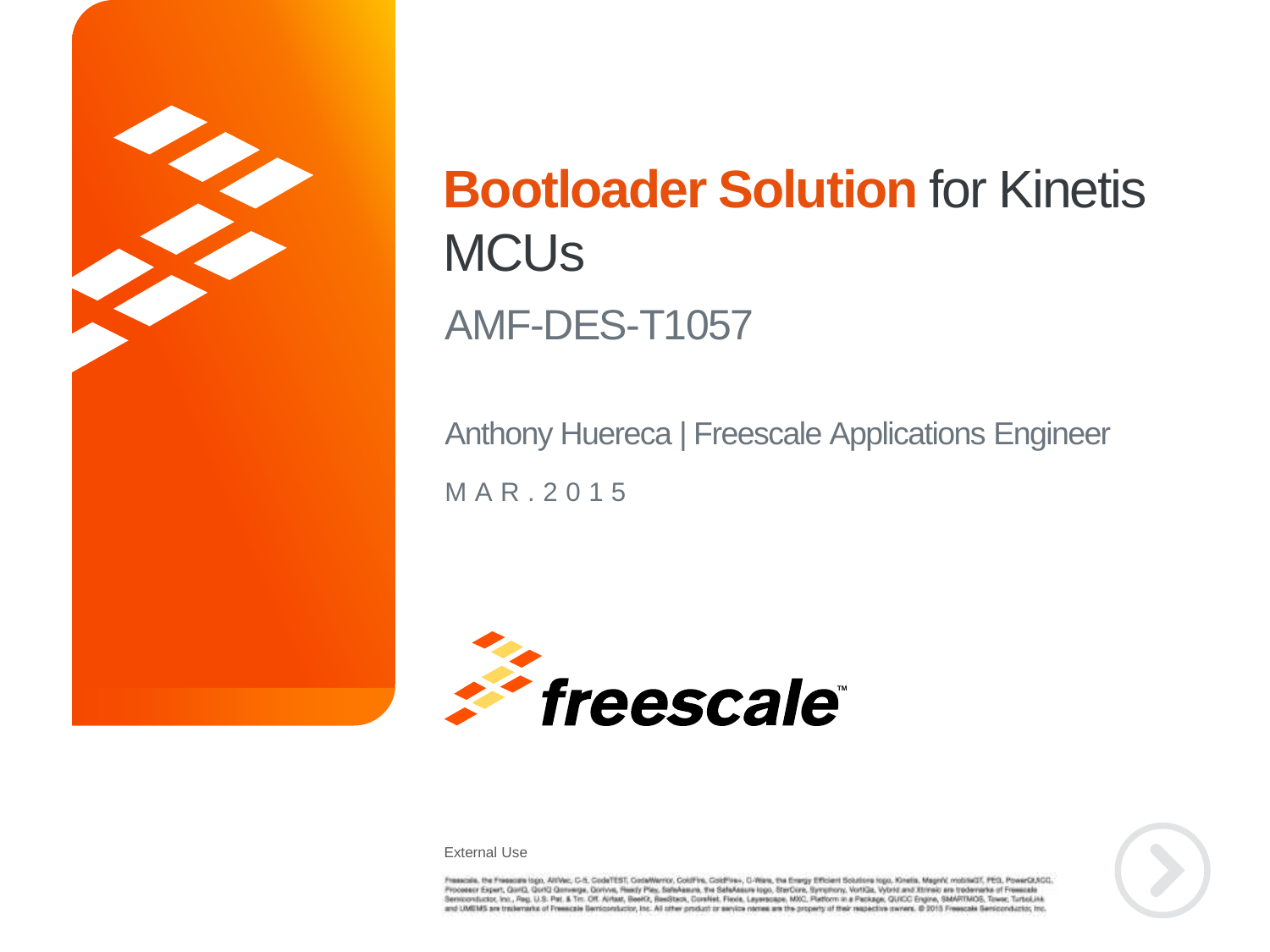

- Overview of the Kinetis Bootloader
- Kinetis Bootloader Configurations
- Release Packages and Schedule
- The Flow of the Bootloader
- Explore Major Components
- Recap

External Use 1

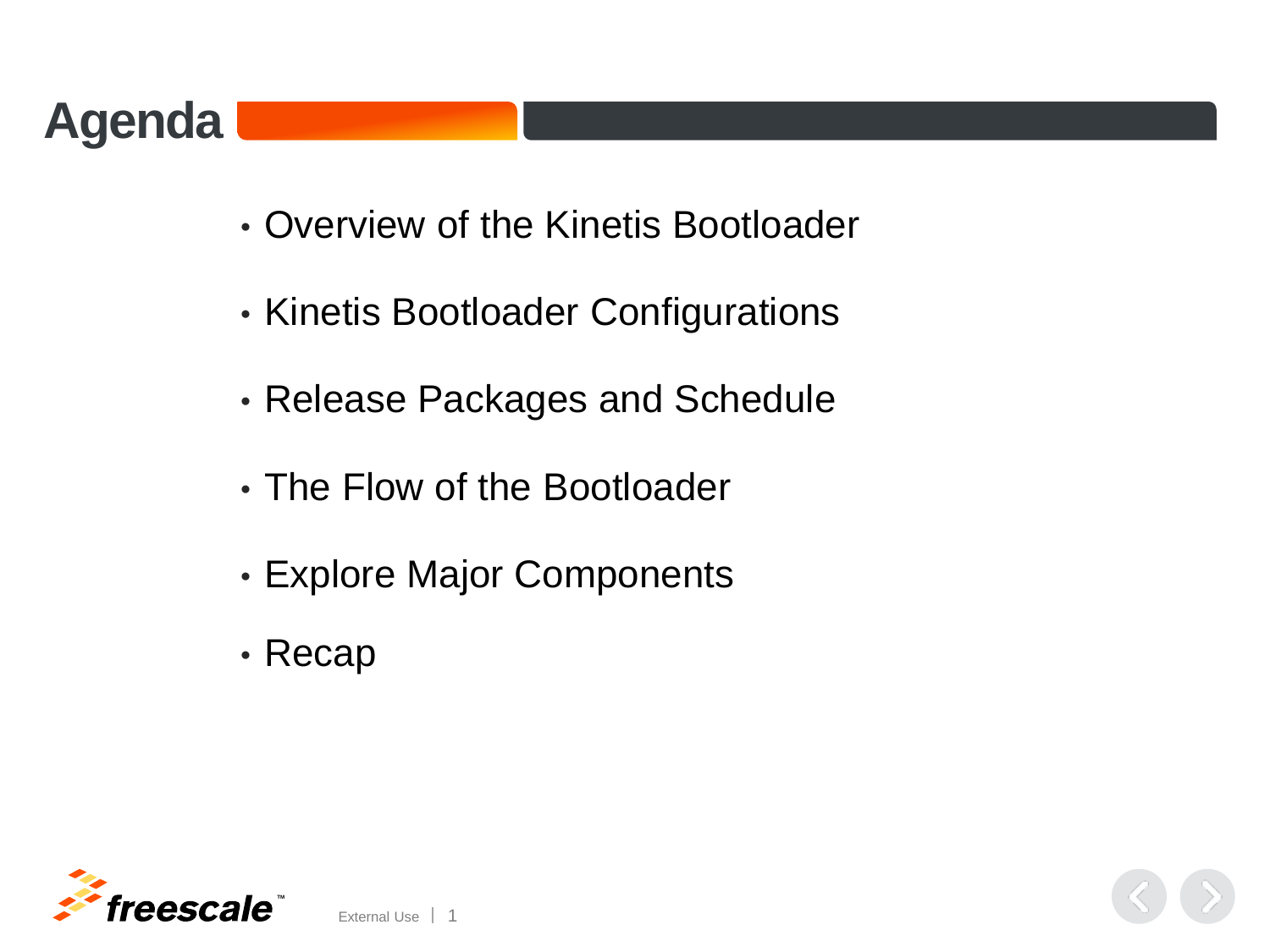## **Kinetis Bootloader**



Flash programming over a serial connection: erase, program, verify



Flash, ROM or RAM based bootloader with open-source software and host-side programming utilities.



#### **Product Features**

- A common bootloader for Kinetis MCUs
- C/C++ Source code provided under a permissive BSD open source license
- Serial communications with a host via UART, SPI, I2C, and USB HID
	- Active peripheral detection
	- Common packet-based protocol for all peripherals
- Packet error detection and retransmission
- Configurable options for executing bootloader at startup or application runtime
- Command-line and GUI tools provided for Windows
- Designed to be flash, ROM or RAM resident
	- Failsafe boot mechanism on Kinetis devices with ROM
	- Pre-programmed into flash (on devices without a dedicated ROM) and executed from RAM for built-in factory programming
	- Fully customizable for use in customer applications providing reliable field updates





**TM**

eescale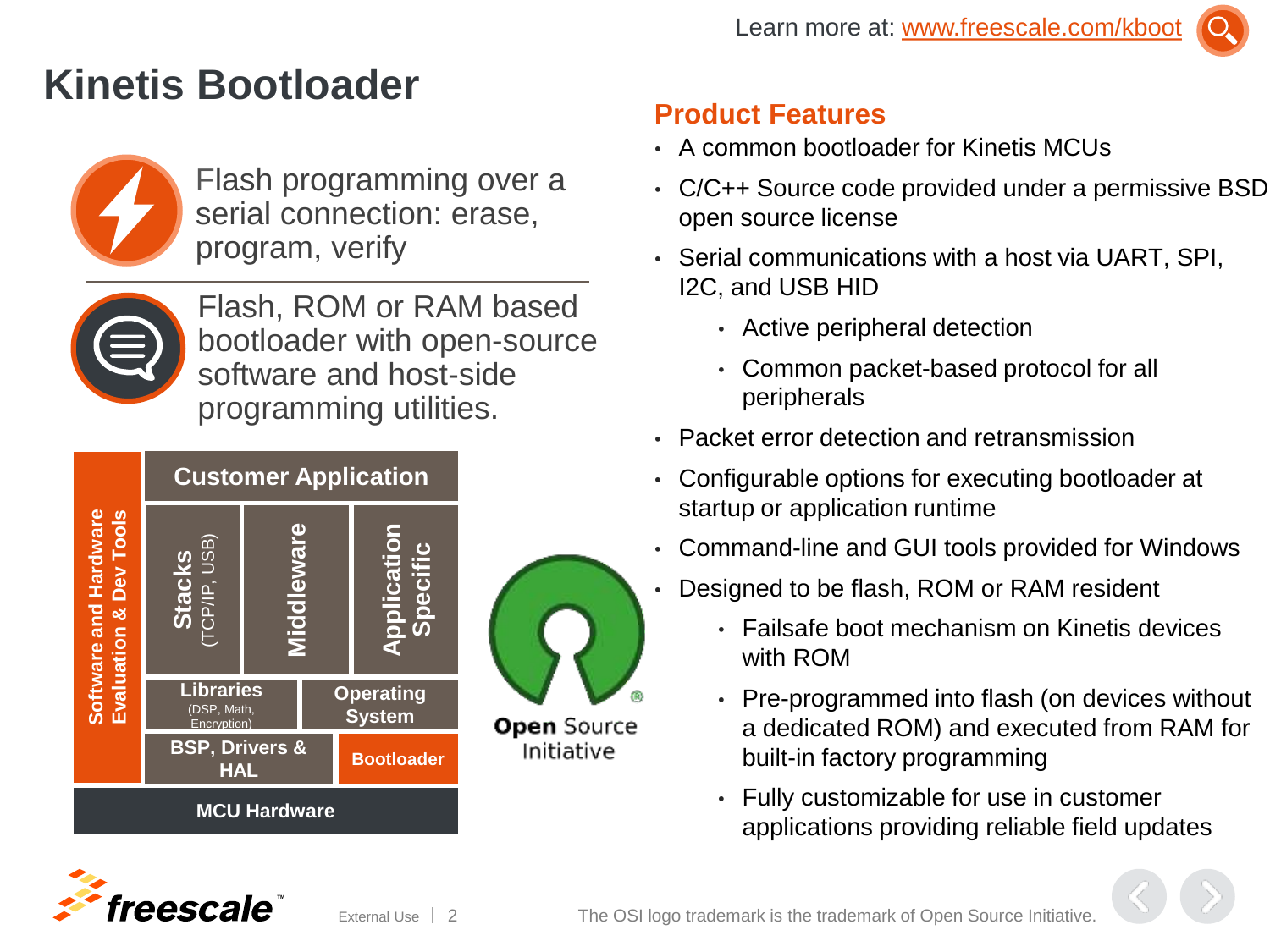#### **Introduction**

#### **Definitions:**

- **Bootloader (BL)** Firmware that is executed on an embedded microcontroller at reset or during runtime if called by the main application. It configures one or more data interfaces, accept an incoming firmware image, validate it, and program it to an internal or connected memory device. Bootloader firmware may be located in ROM or flash memory region.
- **Flashloader (FL)** Special implementation of a bootloader intended for one-time use to load an intial image into flash during customer factory programming. A flashloader can eliminate the need for a debugger interface for production flash programming.
- **Bootloader Host Application (BLHost)**  Command-line application running on a computer system to allow the user to load software into the memory of a silicon device.
- **Kinetis Updater Application** GUI application running on a computer system to allow the user to load software into the memory of a silicon device.
- **BUSPAL** UART to I2C/SPI converter running on a Freedom(KL25Z) board

#### **Releases:**

- **Kinetis Bootloader** Source code released 3 times per year, adding new device support and new features. This allows you to develop your own Flash-Resident Bootloader.
- **ROM Bootloader** Delivered as part of silicon
- **Flashloader** Programmed at the Freescale manufacturing factory.

External Use  $\frac{1}{3}$ 

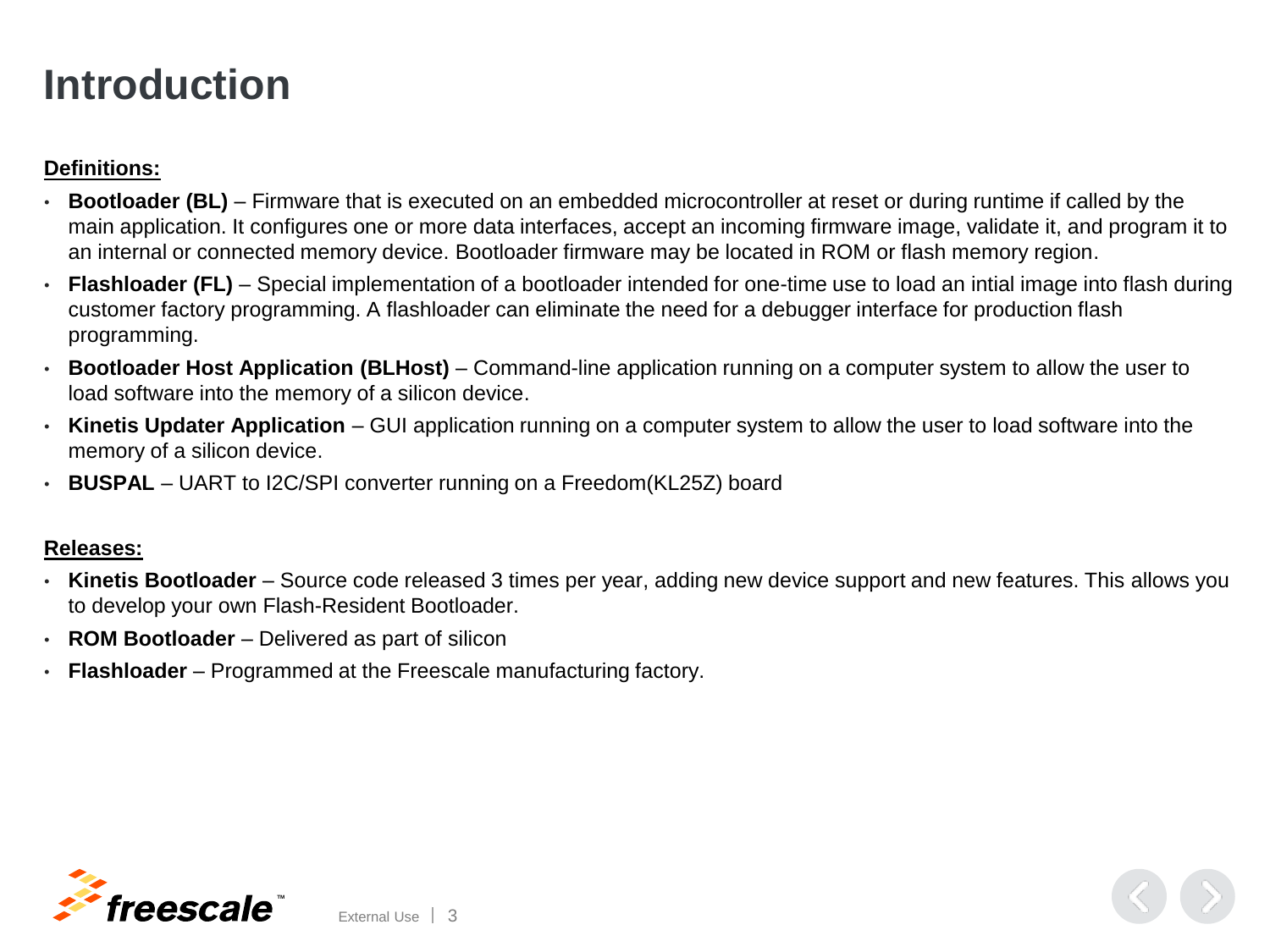

Kinetis Bootloader Configurations



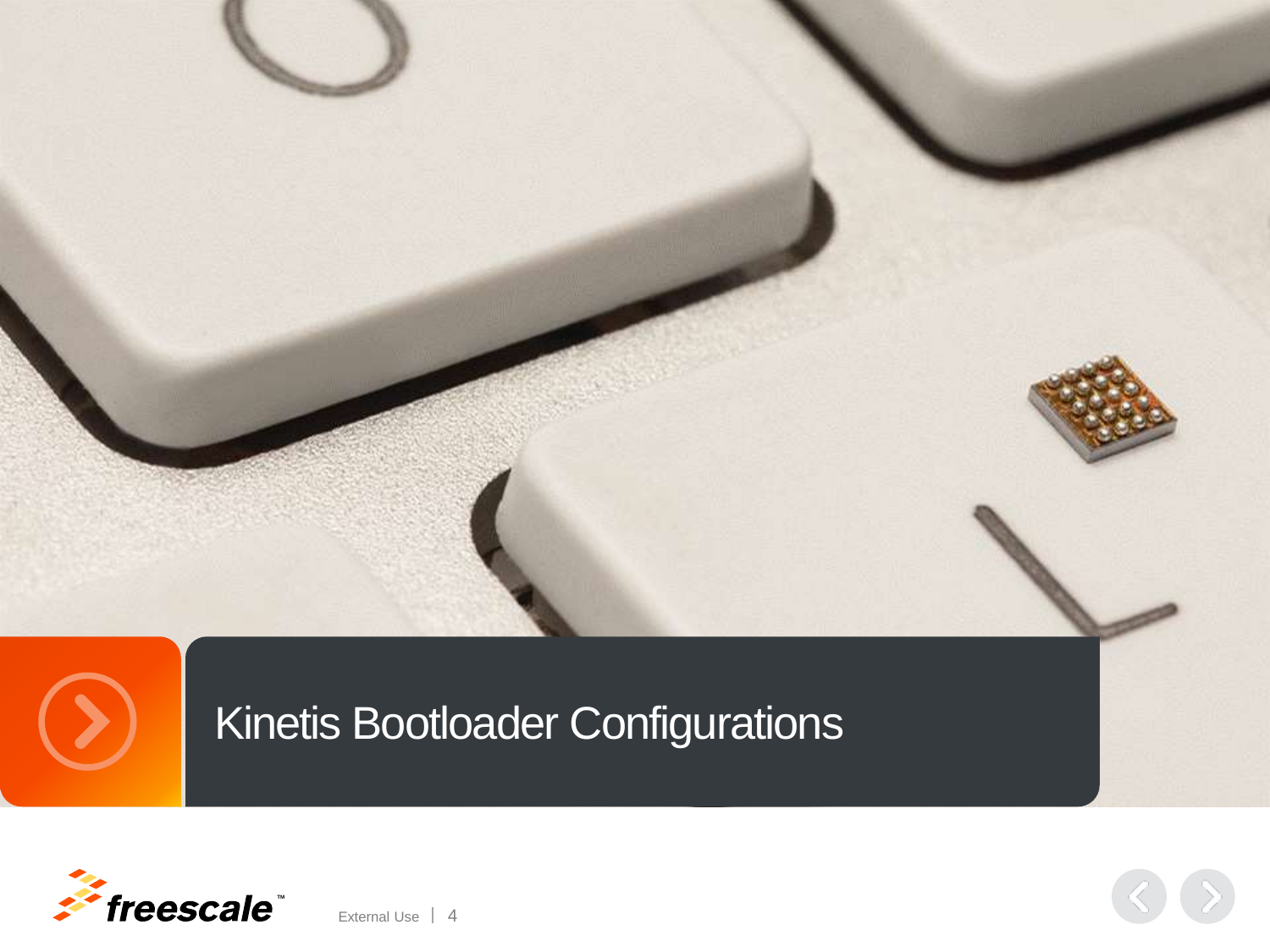# **Kinetis Bootloader Configurations**



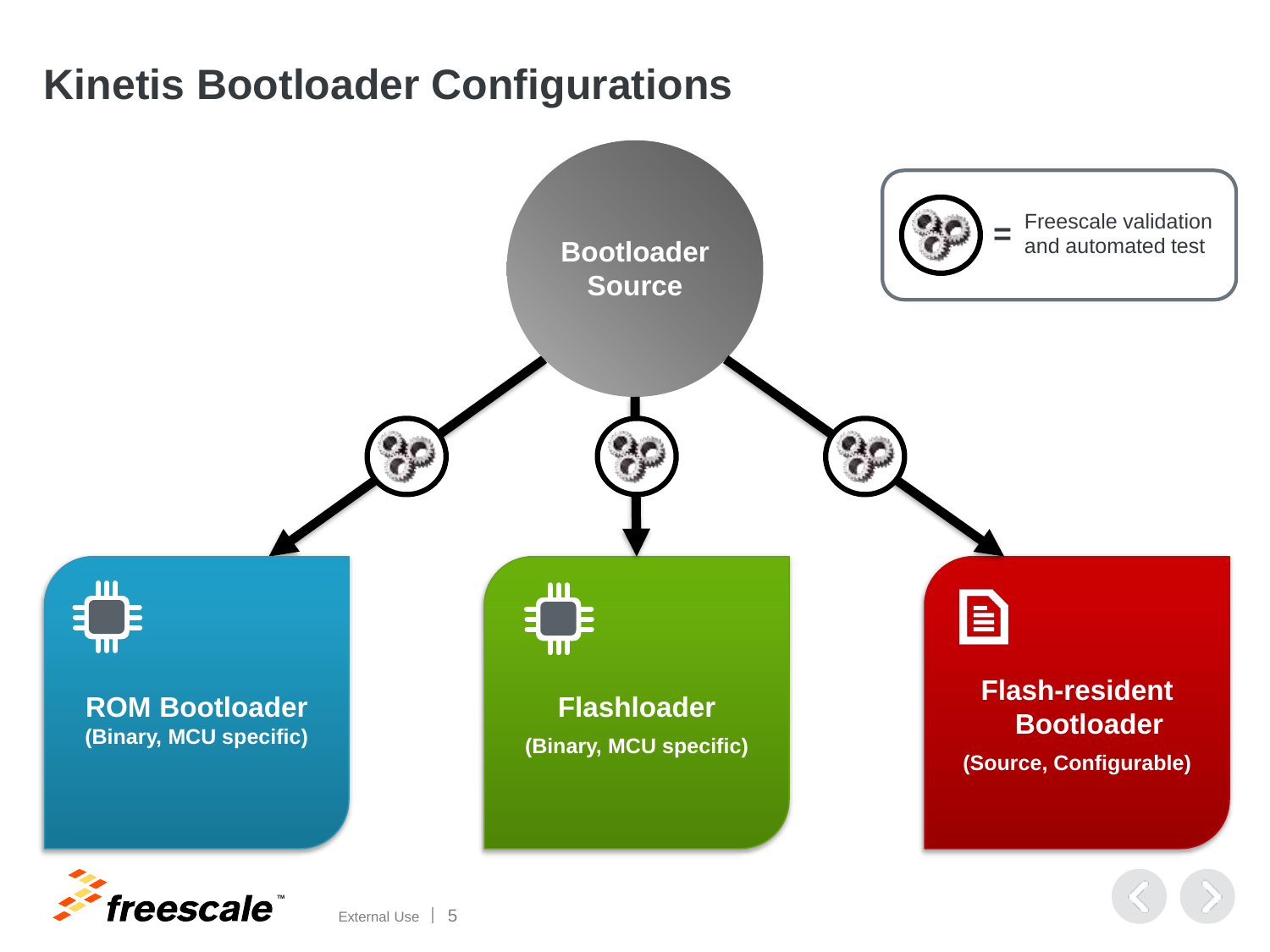# **ROM Bootloader**

- Available on KL03Z and future Kinetis devices featuring a boot ROM.
- Pre-programmed in device ROM; failsafe boot mechanism for factory and field programming
- Configured specifically for each MCU family
	- − Peripheral interfaces
	- − Command set
- User configurable via parameters stored in user flash (bootloader configuration area, BCA)

**ROM Bootloader (MCU specific)**

• Can run at system start-up and is callable from user application at runtime

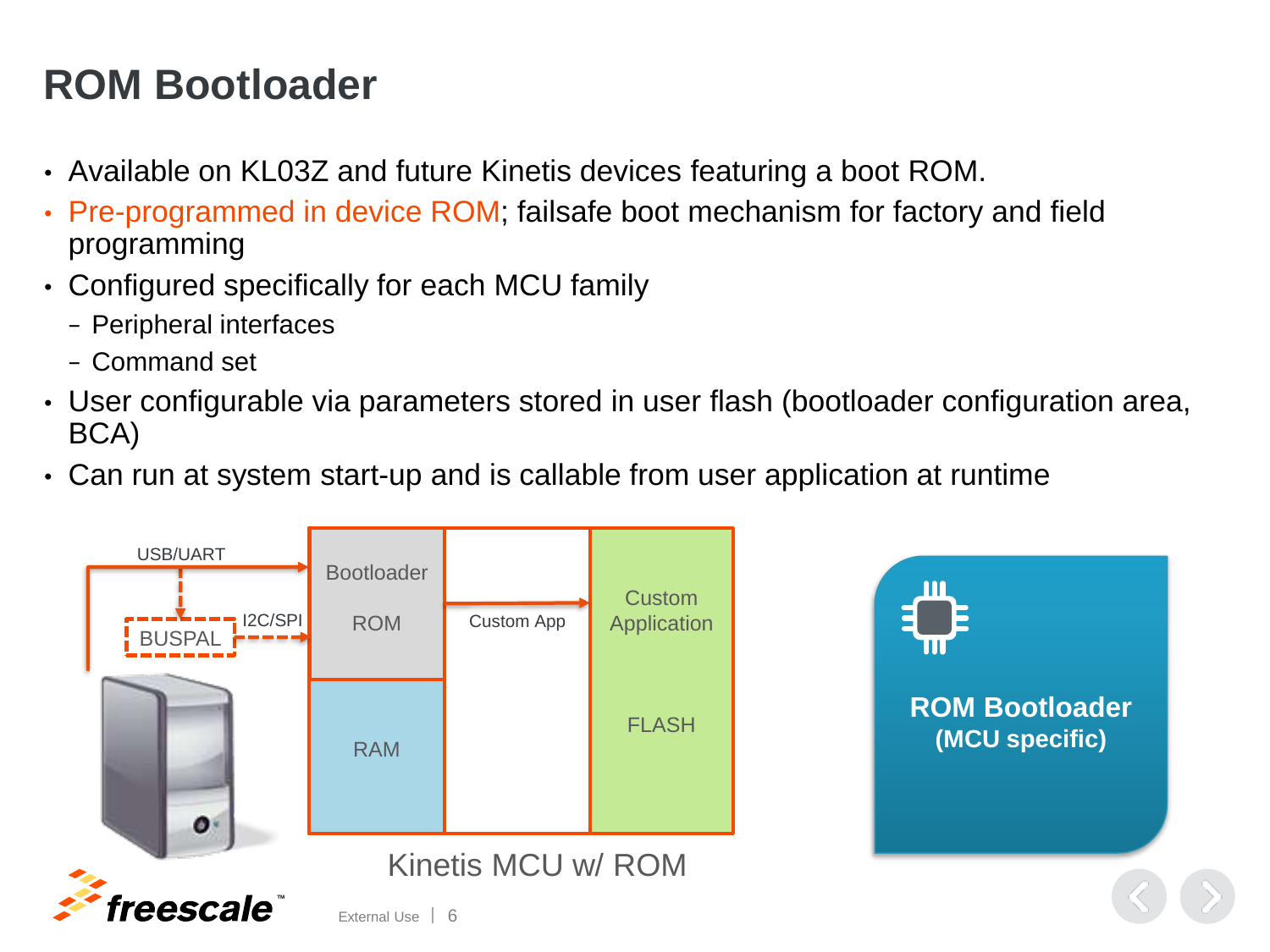## **Flash-resident Bootloader**

- Resides in flash and stays persistent in flash
- Used to write user applications to remaining areas of flash
- Source code provided by FSL to customer
- User configurable via parameters stored in user flash (BCA)
	- − Available peripheral interfaces
	- − Command set
	- − Timeout period
- Can run at system start-up and callable from user application at runtime

**Flash-resident** 

**(Source, Configurable)**

**Bootloader**

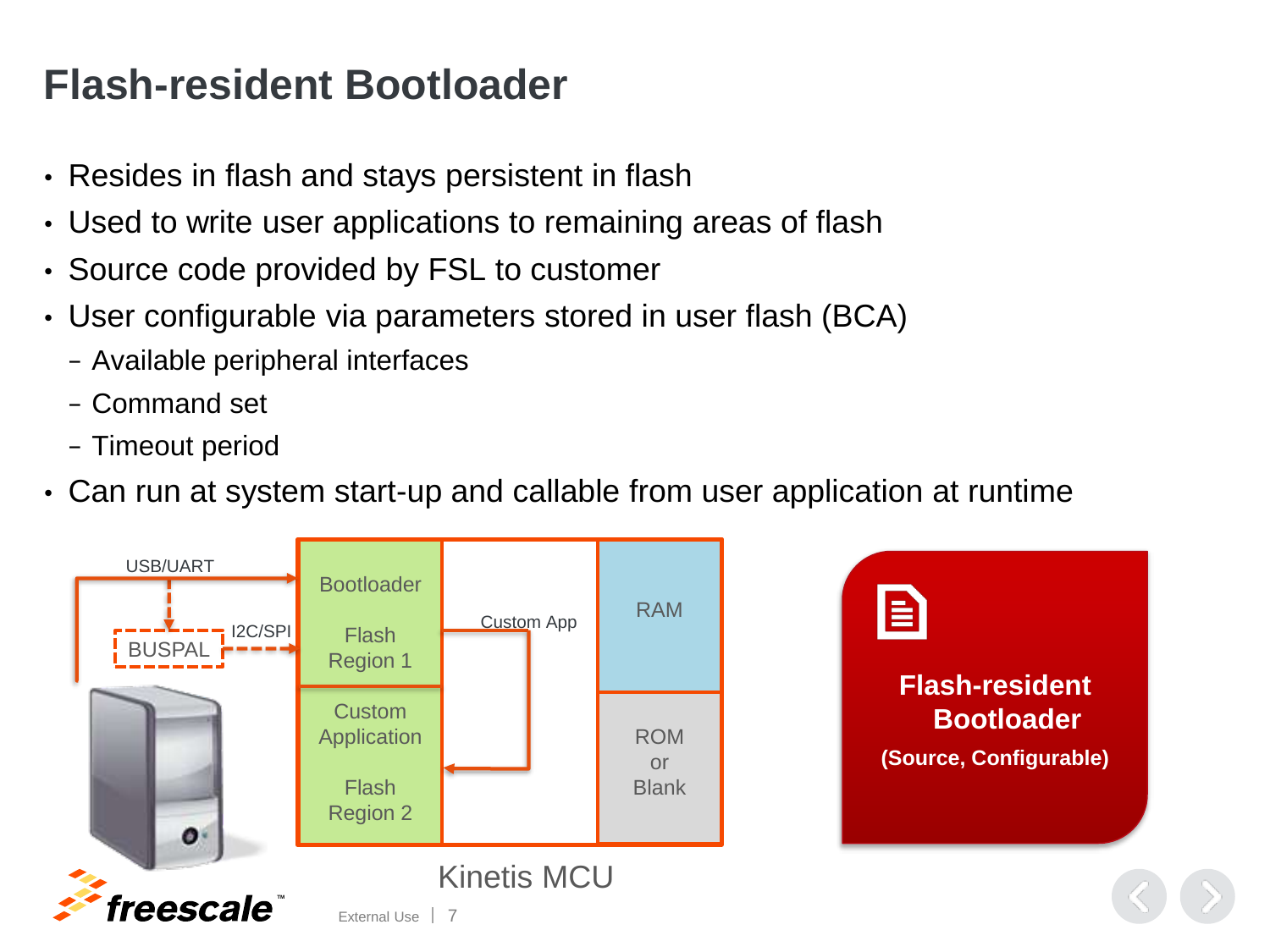## **Flashloader**

- Provides a "one-shot" flash programming mechanism for factory programming
- Pre-programmed into user flash by Freescale on new Kinetis devices without a boot ROM (e.g. K22F devices)
- Runs at system startup loaded to RAM and executed from there making entire flash array available for programming





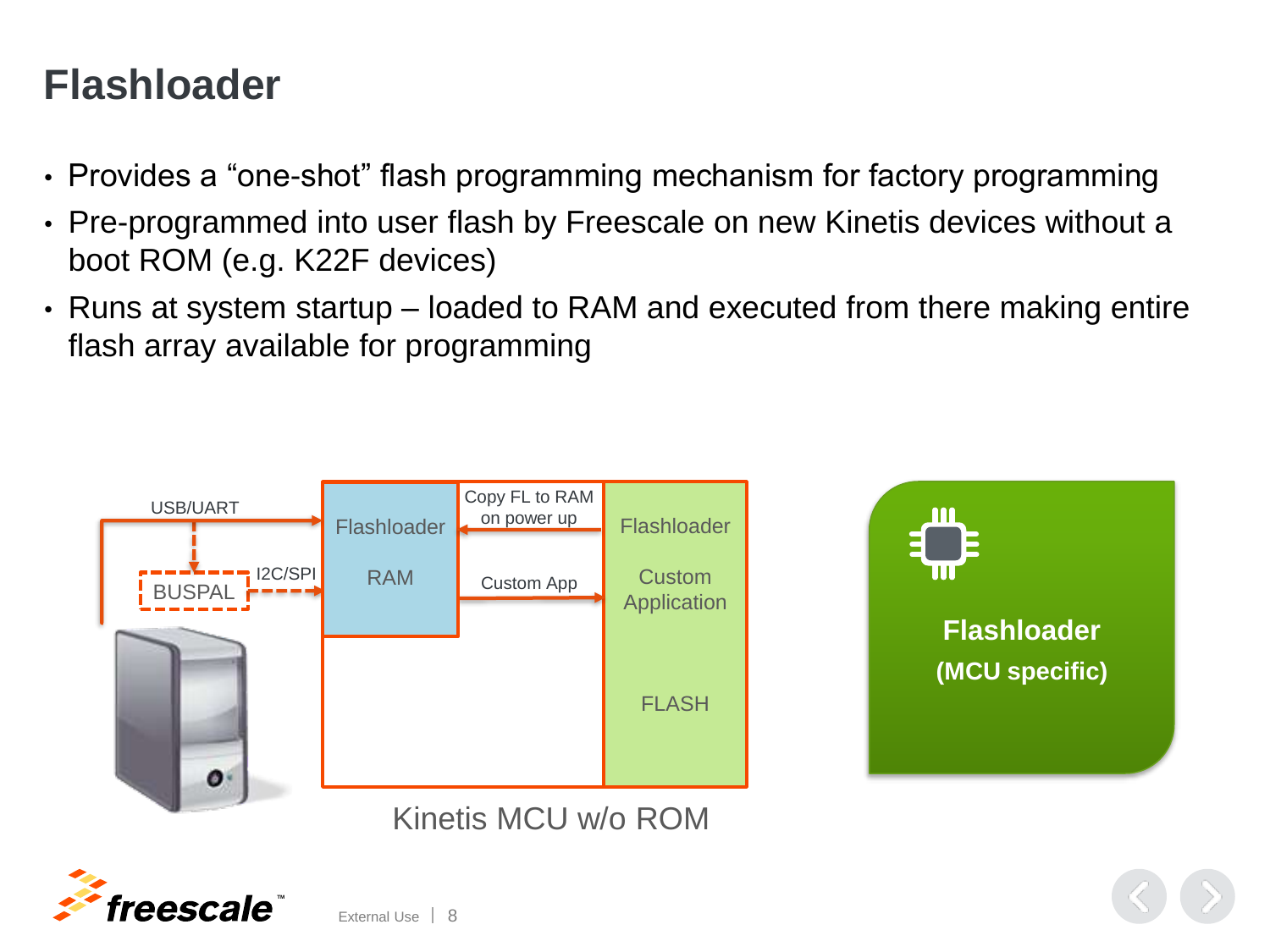# **Bootloader Configuration Comparison**

| <b>Bootloader</b><br><b>Configuration</b>                                    | <b>ROM Bootloader</b>                                          | <b>Flashloader</b>                              | <b>Flash-resident</b><br><b>Bootloader</b>                     |  |
|------------------------------------------------------------------------------|----------------------------------------------------------------|-------------------------------------------------|----------------------------------------------------------------|--|
| <b>Use Case</b>                                                              | <b>Factory Flash Programming</b><br>& Field Update             | <b>Factory Flash Programming</b>                | <b>Field Update</b>                                            |  |
| <b>Delivery</b><br><b>Mechanism</b>                                          | Binary preprogrammed in<br><b>ROM</b> by Freescale             | Binary preprogrammed in<br>flash by Freescale   | Source code provided in<br>major release                       |  |
| <b>Supported</b><br>All Kinetis Devices with a<br><b>Devices</b><br>boot ROM |                                                                | <b>Select Kinetis Devices</b><br>without a ROM* | Select Kinetis Devices*                                        |  |
| <b>Clock</b><br>Configurable by user<br><b>Configuration</b>                 |                                                                | Configured by FSL to a<br>default setting       | Configurable by user                                           |  |
| <b>Feature</b>                                                               | Can run at system startup or<br>callable from user application | Always run at system start-<br>up               | Can run at system startup or<br>callable from user application |  |
|                                                                              | Can jump to user application<br>after peripheral timeout       | Overwritten by user<br>application              | Can jump to user application<br>after peripheral timeout       |  |

\*List of supported devices on www.freescale.com/kboot

External Use  $\vert$  9

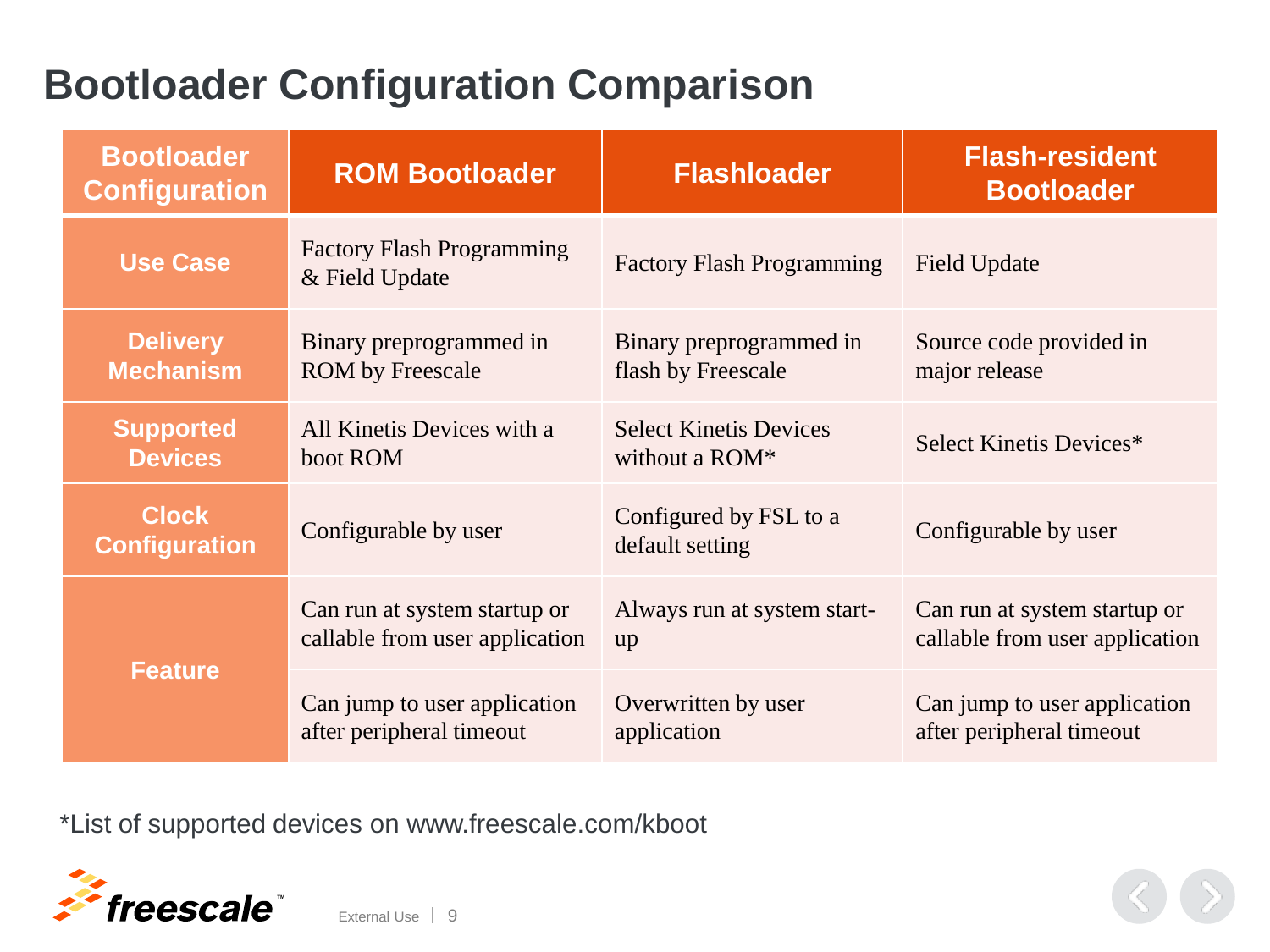#### **Bootloader vs. Flashloader**

| <b>ROM and Flash-resident</b><br><b>Bootloader</b> | <b>Flashloader</b>                             |
|----------------------------------------------------|------------------------------------------------|
| Clocks and other parameters can<br>be configured   | Uses defaults                                  |
| Can jump to user app after<br>peripheral timeout   | Overwritten by user app, app<br>started by POR |
| Can be called by app                               | Not present with app                           |
| Support flash-security-disable<br>command          | Flash security disabled by factory             |

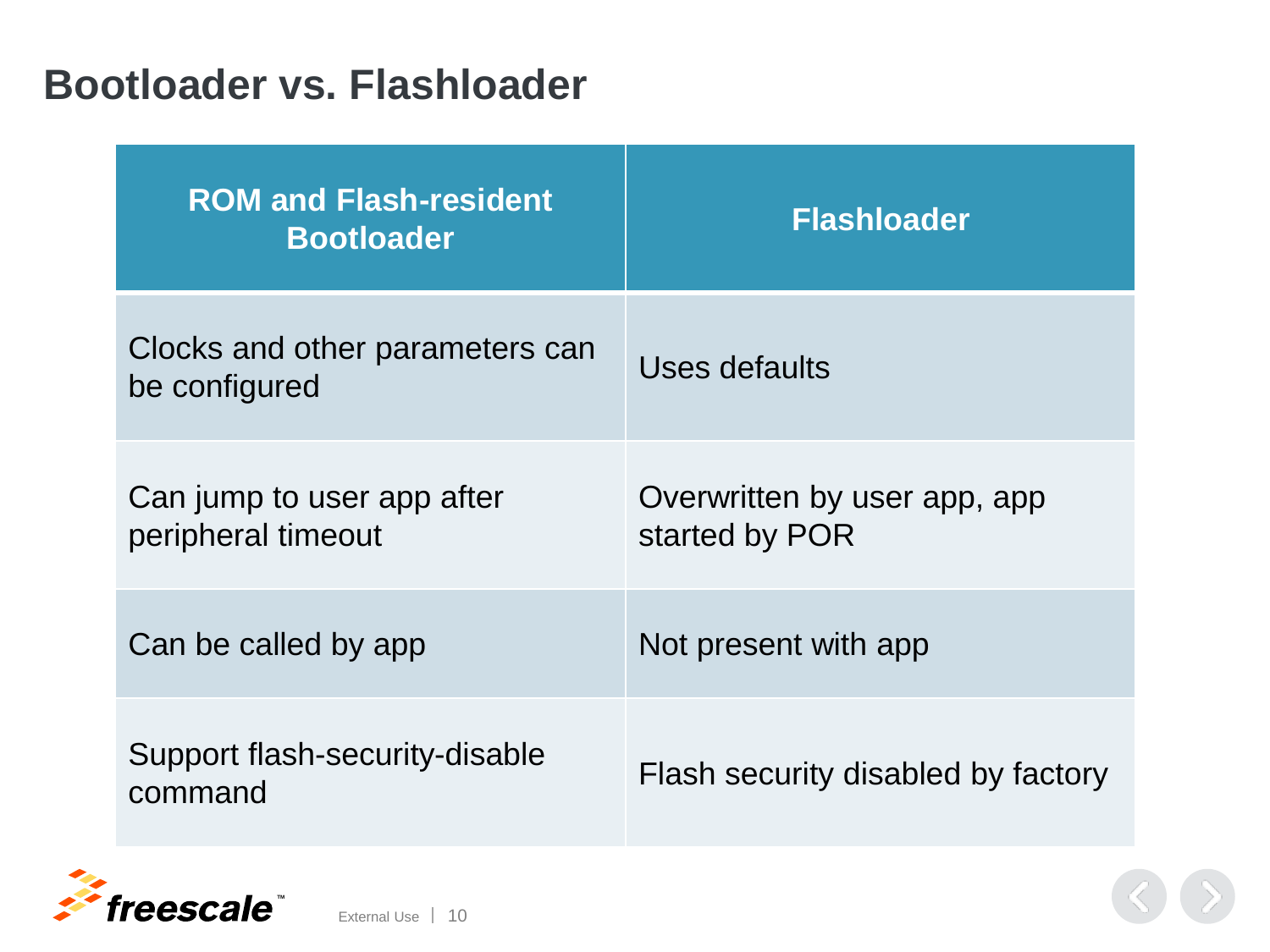

Release Packages and Schedule

External Use | 11

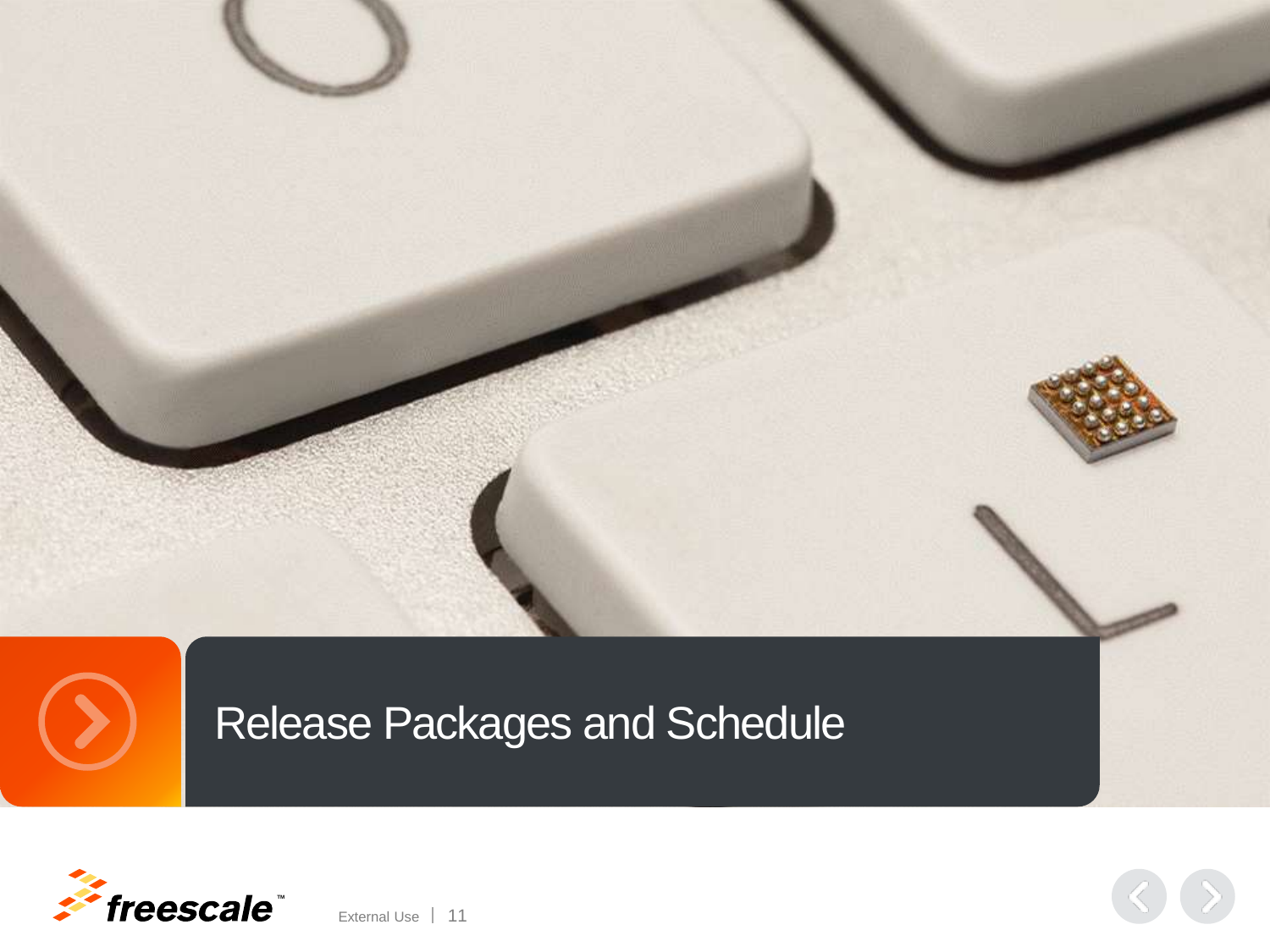#### **Release Packages**



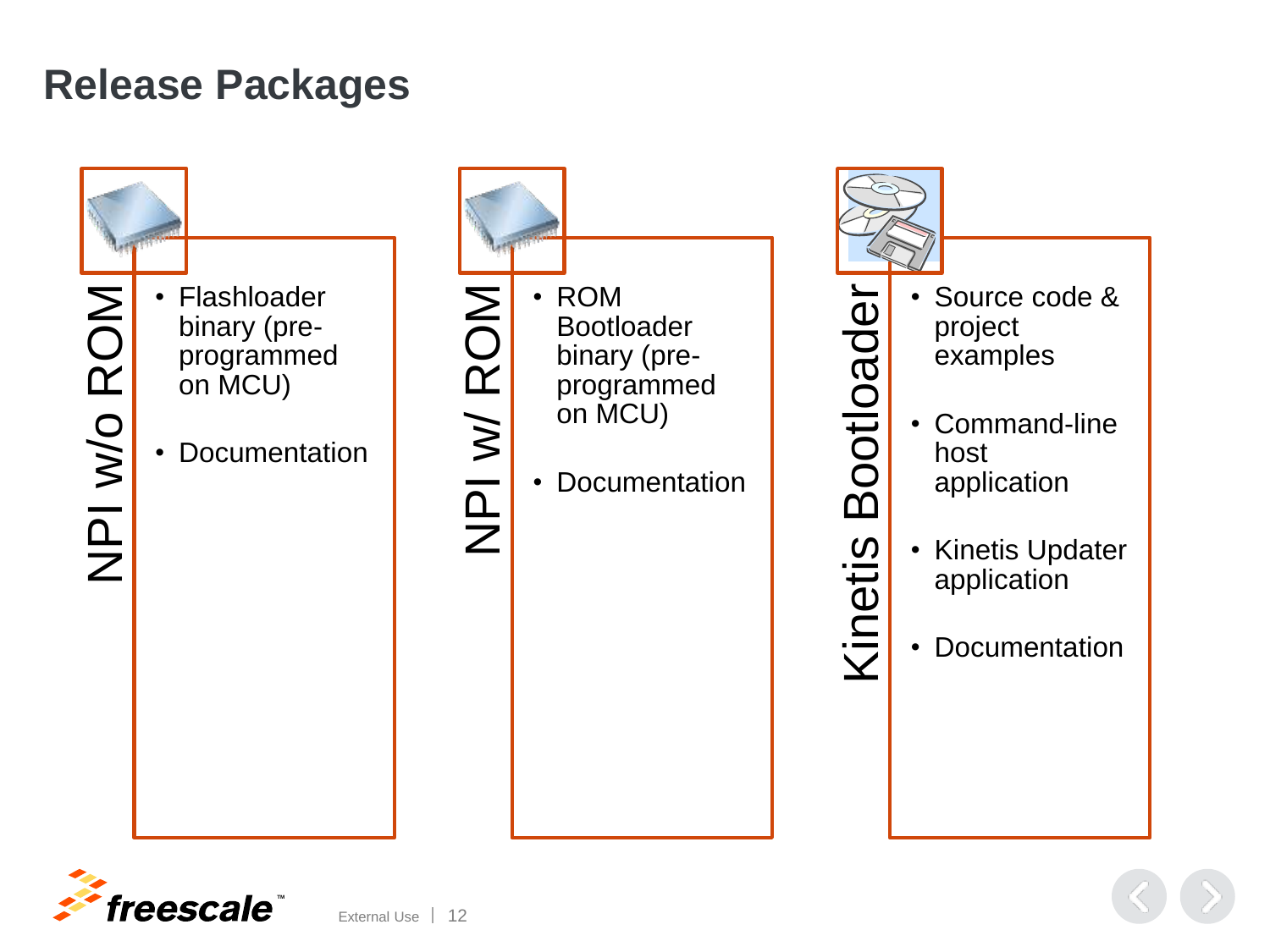#### **Kinetis Bootloader Release Schedule**

**1.1.0 –** Dec, 2014

- Add support for K22F and KL25Z
- Update GUI host tool functionality and Windows 8 support

 $1.1.0$ 

• Improved technical documentation set

#### **1.2.0, 1.3.0 ……**

•Collection of new MCU support since previous release

- Additional features and more optimized design
- Enhanced integration with the SDK HAL drivers
- Add Mac OS/Linux support for command-line host tool

**1.0.2 -** July, 2014

1.0.2

- Source code and IAR project examples
- Support for K24F, K63F, K64F via FRDM-K64F
- Support for UART, USB-HID, I2C, SPI

#### **NPI Support –** Time of product launch

- Flashloader or ROM-bootloader support for applicable Kinetis MCUs
- Preprogrammed on MCUs when shipped to customers
- Flashloader/ROM-bootloader chapter in each MCU reference manual

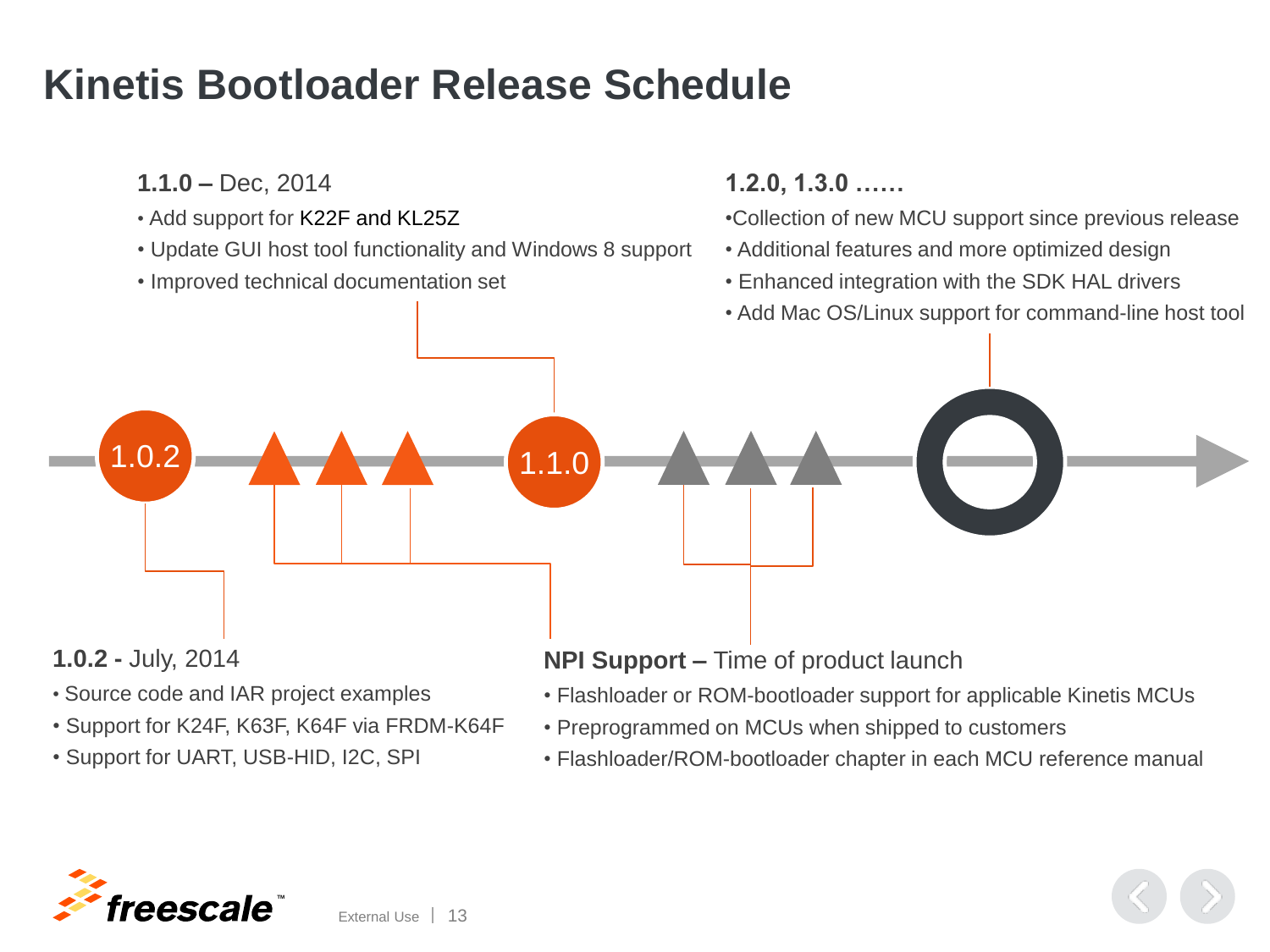## **All Supported Devices\***

#### • **Flash-resident Bootloader Source Code**

- − K24F, K63F and K64F MCUs via the FRDM-K64F and TWR-K64F120M
- − K22F 100MHz and 120MHz MCUs via the FRDM-K22F and TWR-K22F120M
- − KL25Z MCUs via the FRDM-KL25Z and TWR-KL25Z48M

#### • **ROM Bootloader**

− KL03, KL17, KL27, KL33, KL43

#### • **Flashloader**

− K02, K22F, K24\_256K, KV30, KV31

\* Please refer to www.freescale.com/KBOOT for a full list of support device part numbers

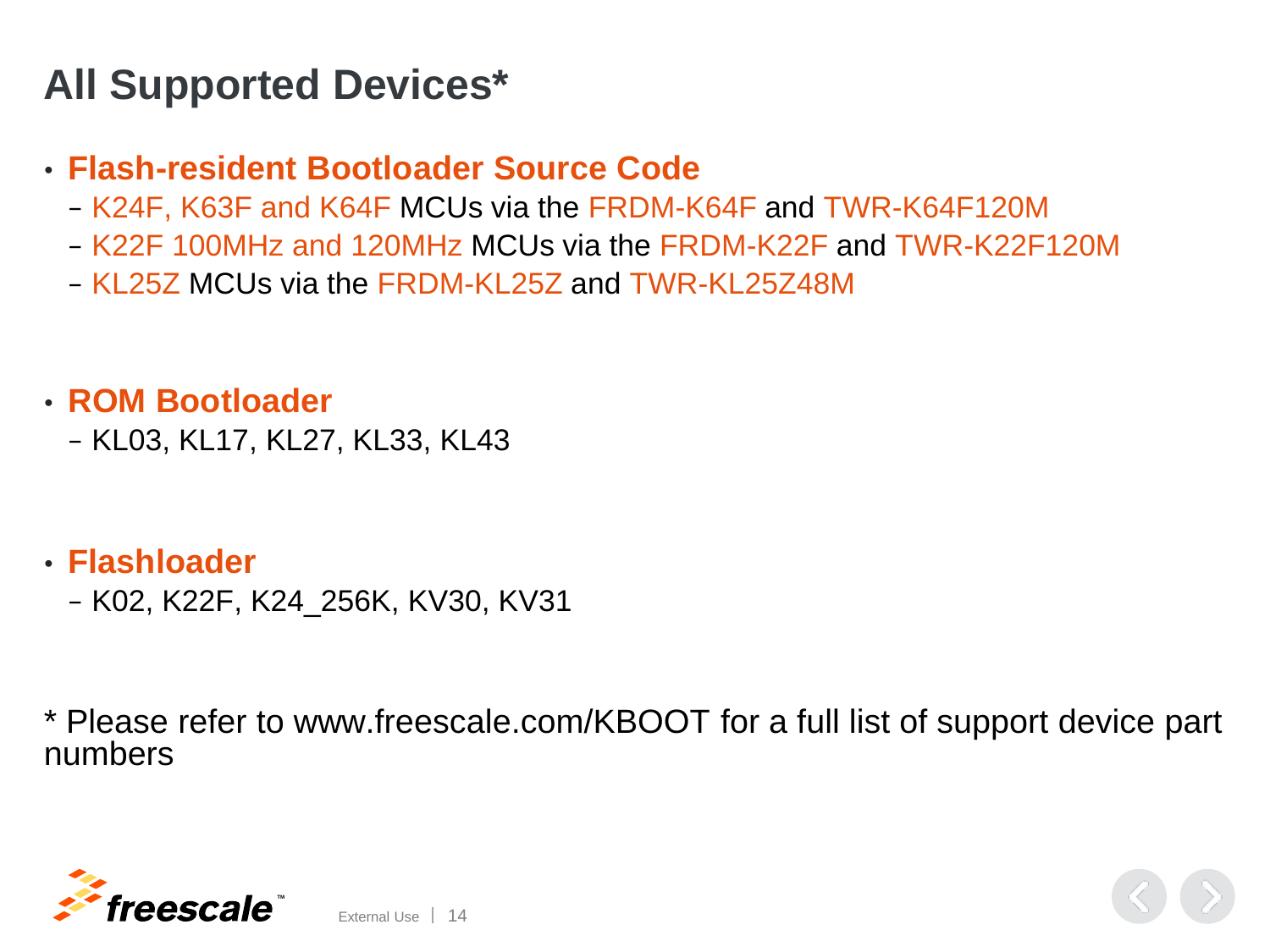#### **Documentation**

#### • **Generic**

- − Bootloader Reference Manual
	- Porting chapter for easy migration to existing Kinetis devices
- − Getting Started with ROM Bootloader
- − Getting Started with Flashloader
- − Host Tool User's Guide

#### • **Device-specific**

- − Bootloader chapter in NPI Reference Manual
- − User's Guide with Flash-resident Bootloader

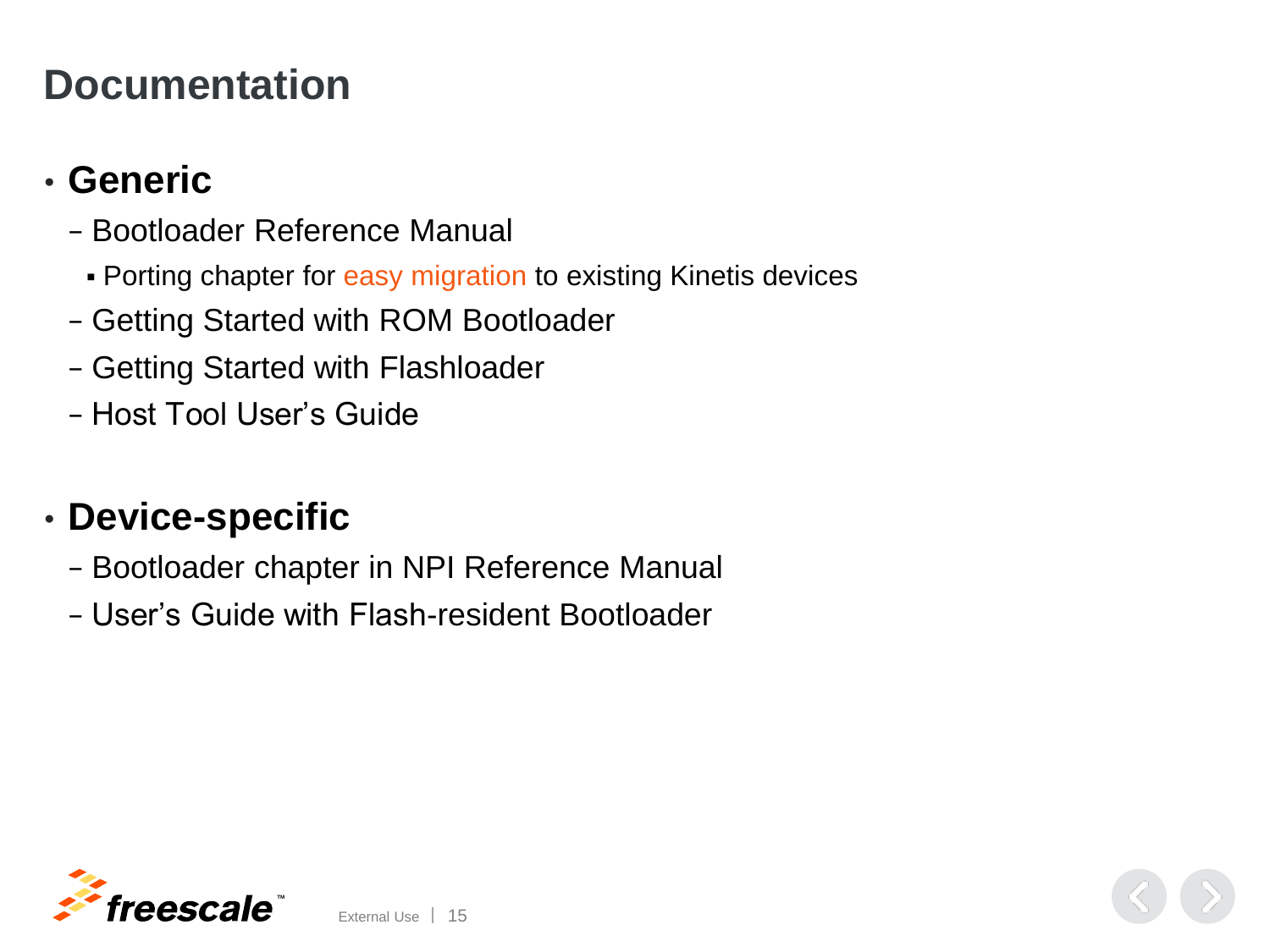

# The Flow of the Bootloader



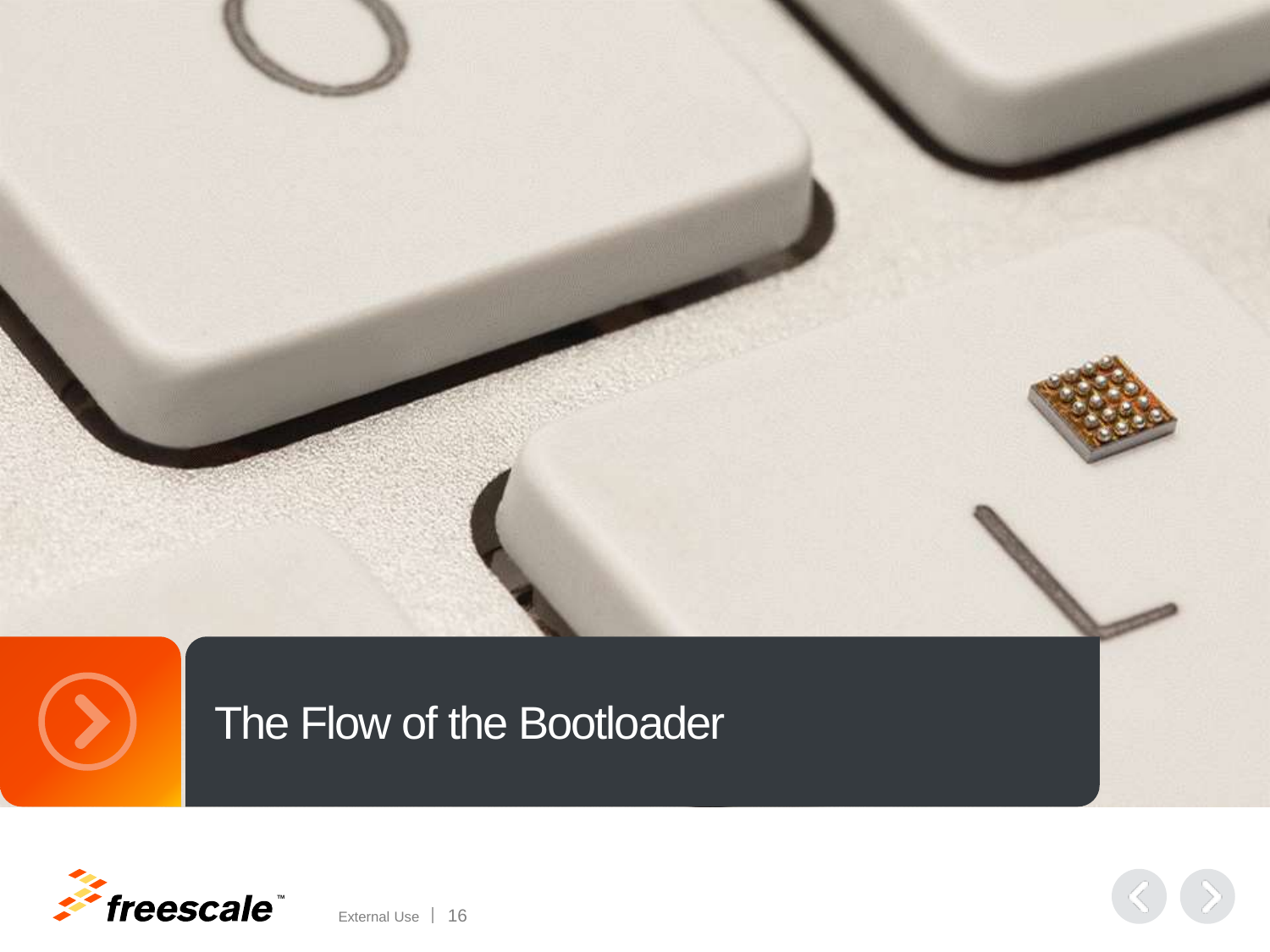## **Entering the Bootloader**

- Bootloader is executed out of reset if either of these are true:
	- − FOPT[BOOTSRC\_SEL] = 0b11 or 0b10
		- FOPT is a Flash Option byte at 0x40D in flash flash erased state defaults to 0b11.
	- − BOOTCFG0 pin is enabled and asserted  $(FOPT[BOOTPIN~OPT] = 0b0)$
- A user application may execute the bootloader by calling the bootloader entry point (can be determined programmatically)

External Use 17

#### **ROM-based Bootloader Flash-based Bootloader**

- Completely configurable by the user
- Bootloader is executed out of reset if the Reset Vector points to the bootloader
- is\_boot\_pin\_asserted() can be customized to utilize a user-selected GPIO pin
- A user application may execute the bootloader by calling the bootloader entry point (can be determined programmatically)

#### **RAM-based Bootloader (Flashloader)**

- Always executes out of reset
- Is intended as a "one-shot" flash programming method

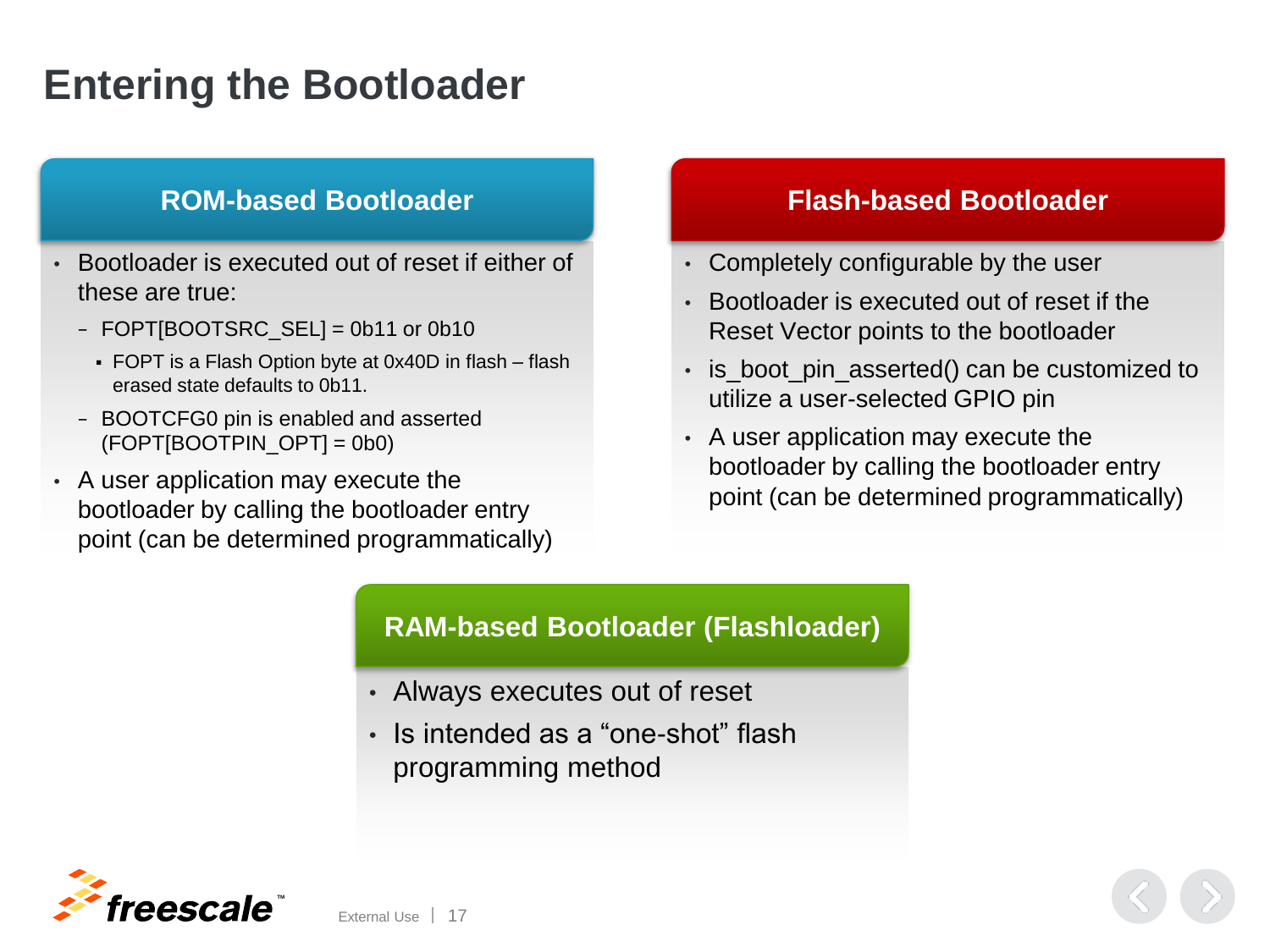# **Bootloader Startup Flow (ROM/default flash)**



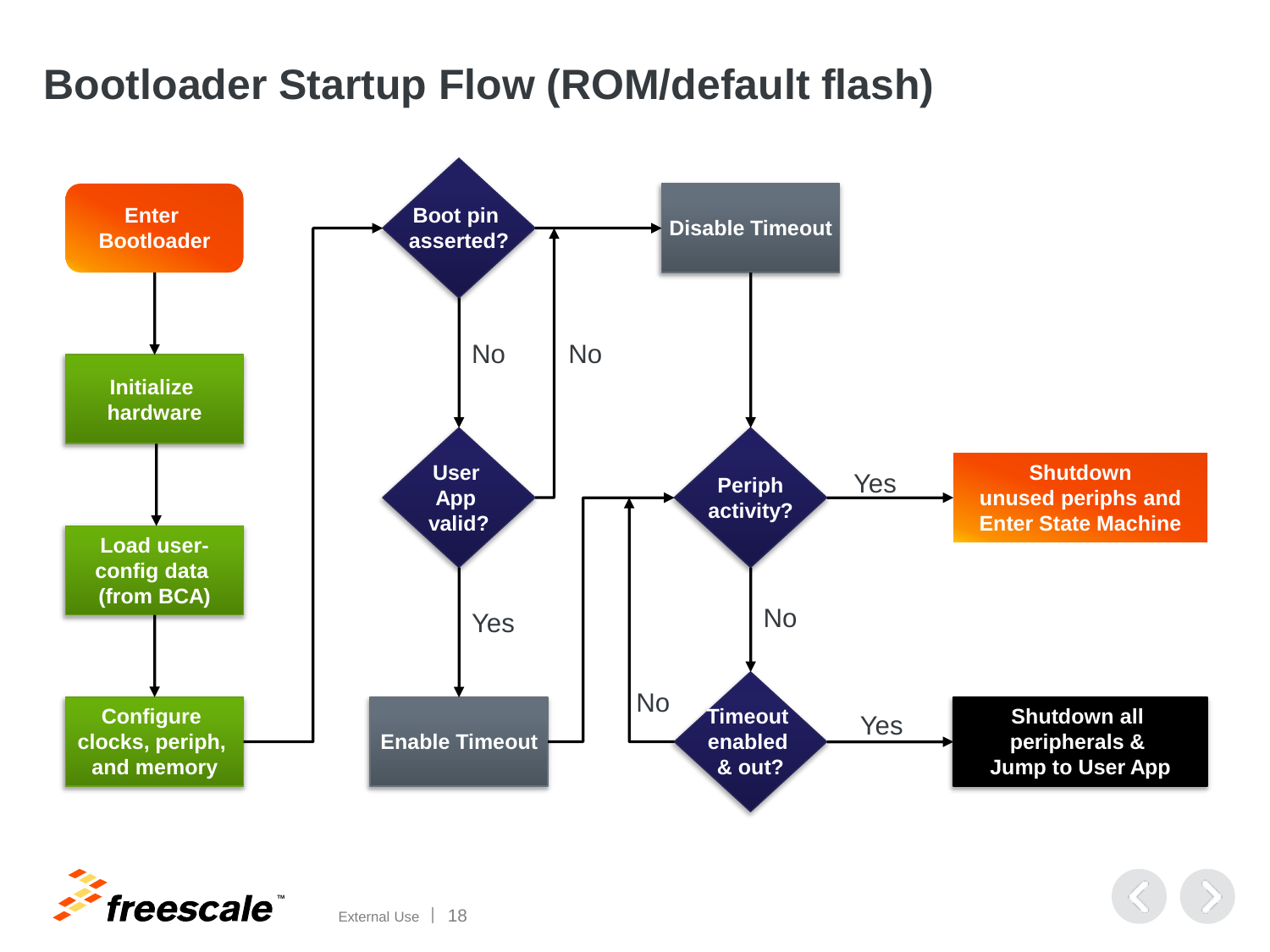





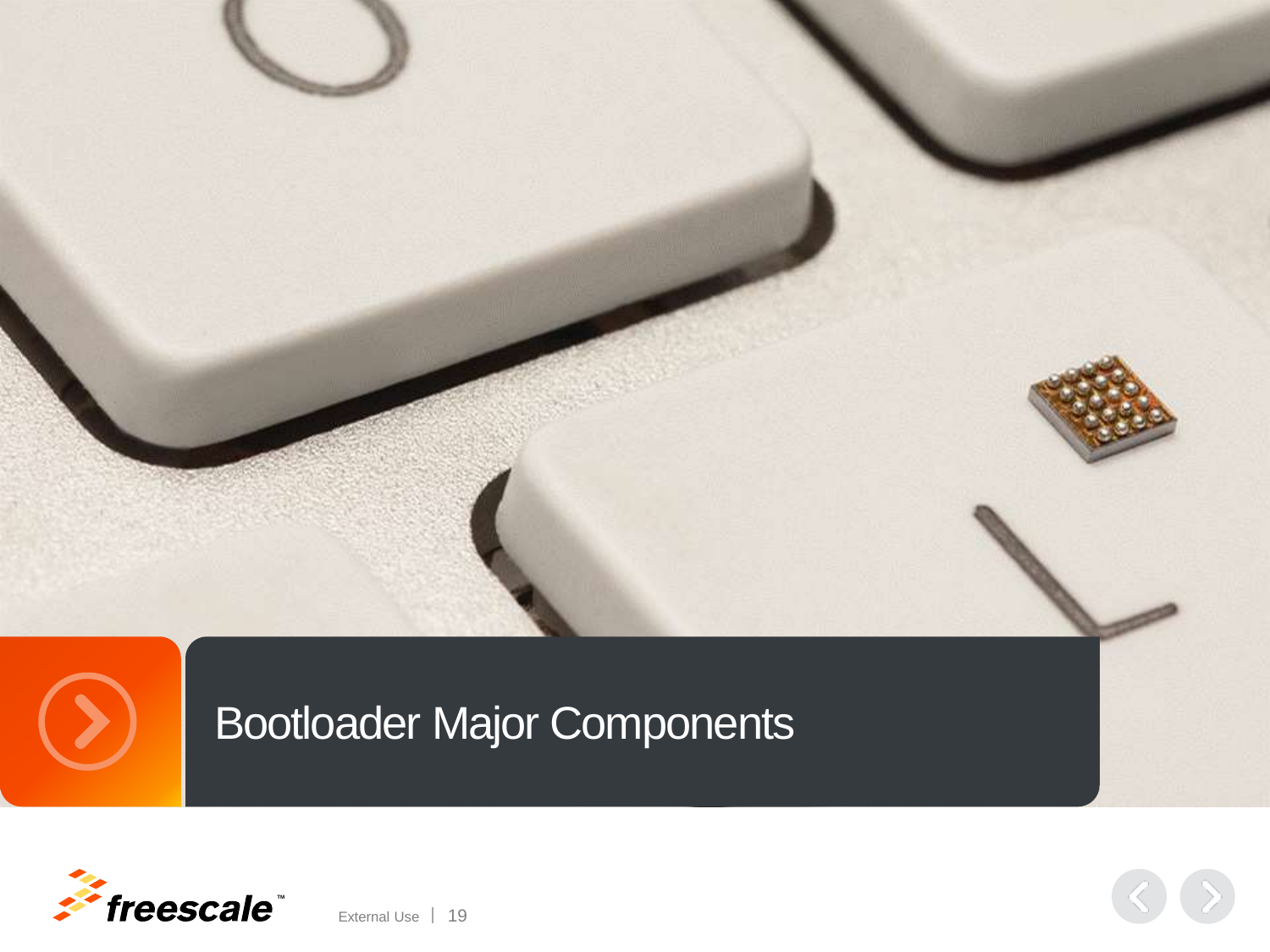# **Kinetis Bootloader Block Diagram**





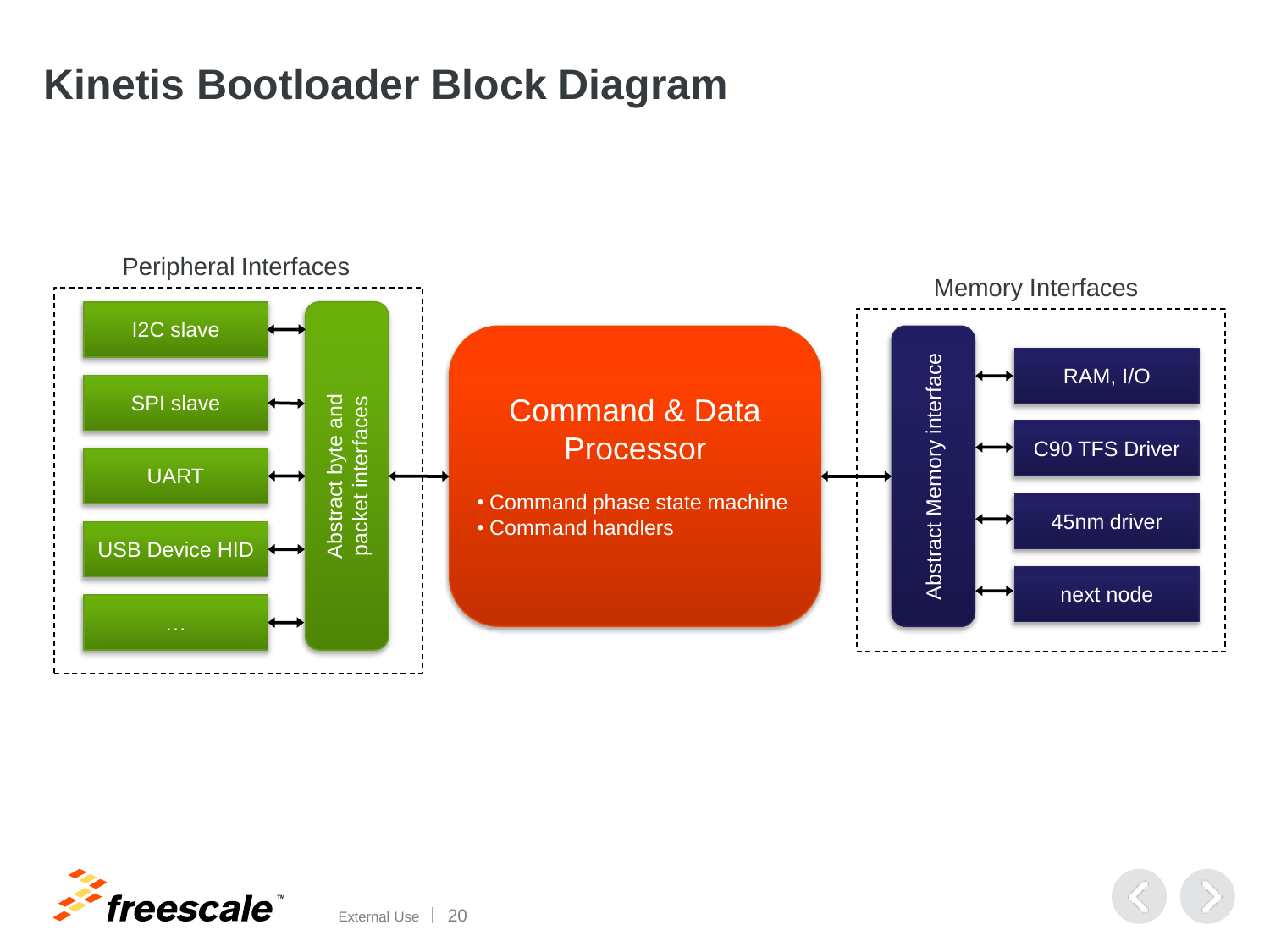## **Command Processor Overview - Packets**

#### Command & Data Processor

- Command phase state machine
- Command handlers
- − All data sent between host and target is packetized
- − Types of packets include framing, command, and data
- − Framing packets
	- Used for flow control and error detection (via CRC-16) on serial interfaces without built-in packetization and flow control
	- Types of framing packets include:
		- ACK
		- NAK
		- AckAbort
		- Command
		- Data
		- Ping
		- PingResponse
- − Command packets
	- Holds the command and parameters to be executed by the bootloader
- − Data packets
	- Contents of a data packet is simply the data itself

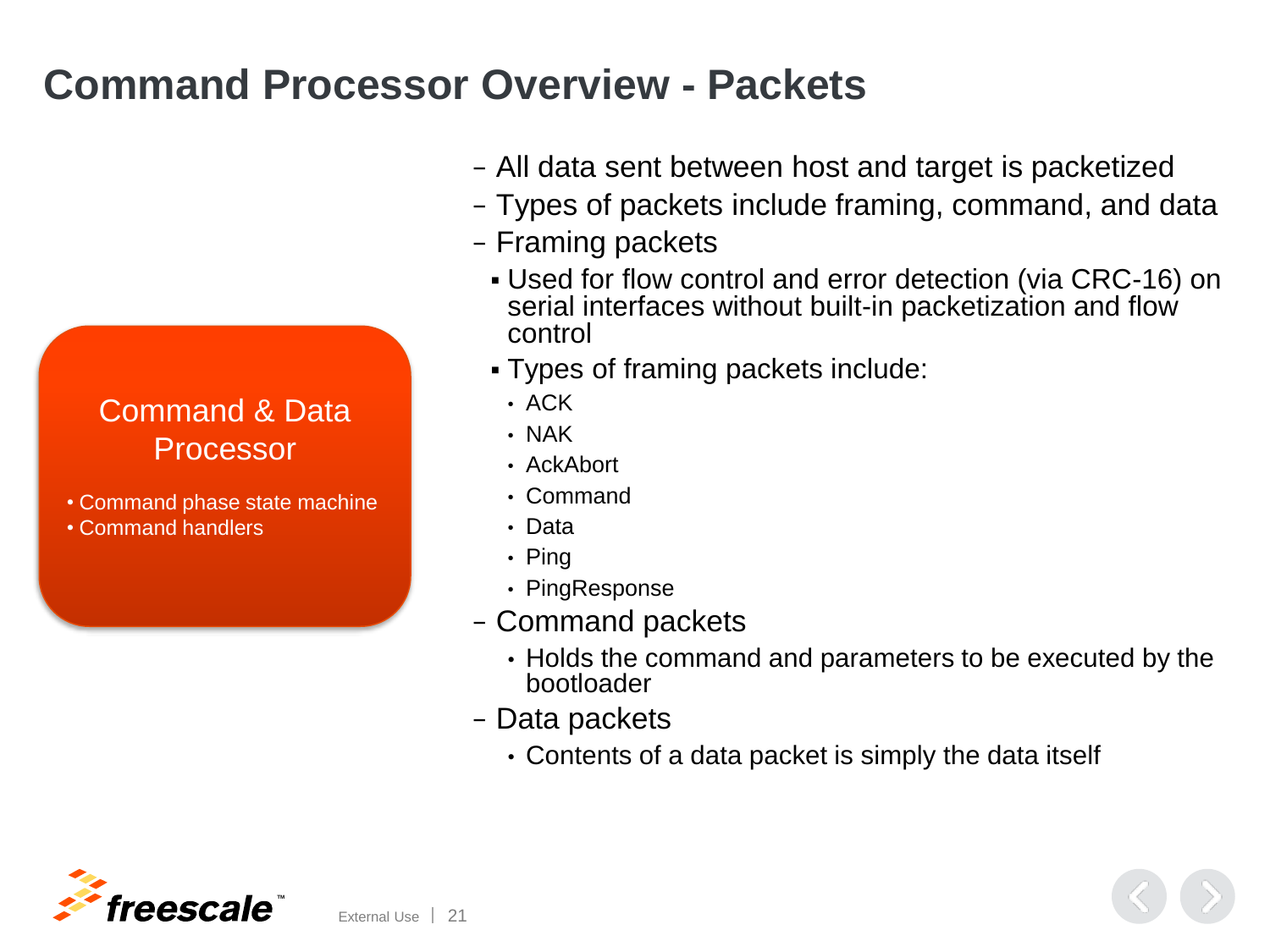## **Command Processor Overview - Commands**

| <b>Name</b>          | <b>Description</b>                                                               | <b>Supported when</b><br>flash is secure? |
|----------------------|----------------------------------------------------------------------------------|-------------------------------------------|
| FlashEraseAll        | Erase the entire flash array.                                                    | <b>No</b>                                 |
| FlashEraseRegion     | Erase a range of sectors of flash.                                               | <b>No</b>                                 |
| ReadMemory           | Get data from memory.                                                            | <b>No</b>                                 |
|                      | ReadMemoryResponse Send the contents of memory.                                  | <b>No</b>                                 |
| <b>WriteMemory</b>   | Write data to memory.                                                            | <b>No</b>                                 |
| <b>FillMemory</b>    | Fill memory with a pattern.                                                      | <b>No</b>                                 |
| FlashSecurityDisable | Attempt to unlock flash security using the backdoor key.                         | <b>Yes</b>                                |
| <b>GetProperty</b>   | Get the current value of a property.                                             | <b>Yes</b>                                |
| GetPropertyResponse  | Send the requested property value.                                               | <b>No</b>                                 |
| <b>ReceiveSBFile</b> | Receive and process an SB-format programming image.                              | <b>No</b>                                 |
| Execute              | Invoke a function that never returns control to the bootloader.                  | <b>No</b>                                 |
| Call                 | Invoke a function that is expected to return.                                    | <b>No</b>                                 |
| Reset                | Reset the chip.                                                                  | <b>Yes</b>                                |
| <b>SetProperty</b>   | Attempt to modify a writable property.                                           | <b>Yes</b>                                |
|                      | FlashEraseAllUnsecure Erase the entire flash array, including protected sectors. | <b>Yes</b>                                |

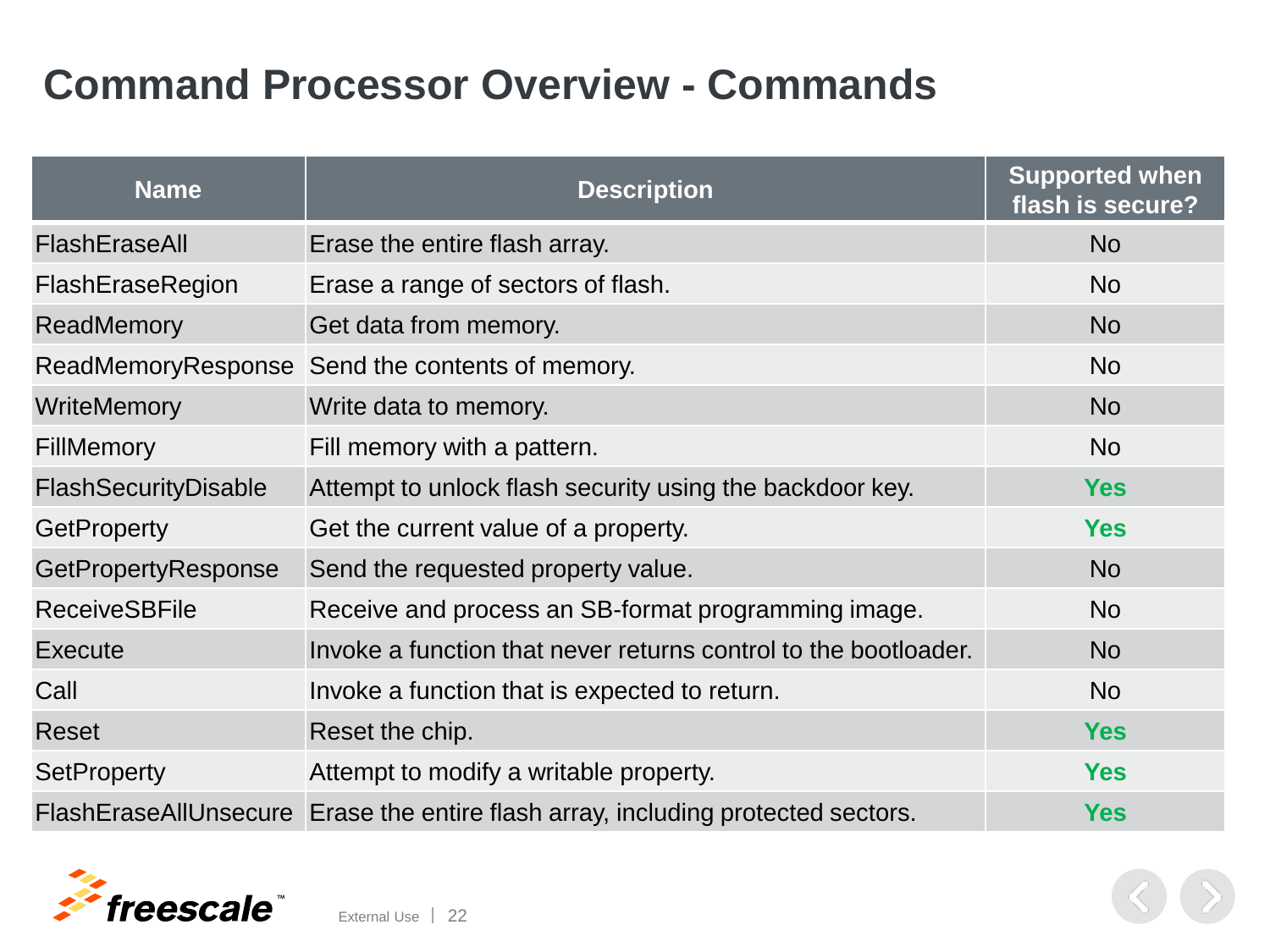#### **Bootloader Properties**

- Properties are the defined units of data that can be accessed with the GetProperty or SetProperty commands
- Properties may be read-only or read-write
	- − All read-write properties are 32-bit integers

External Use 23

- Not all properties are available on all platforms
	- − If a property is not available, GetProperty and SetProperty will return kStatus\_UnknownProperty

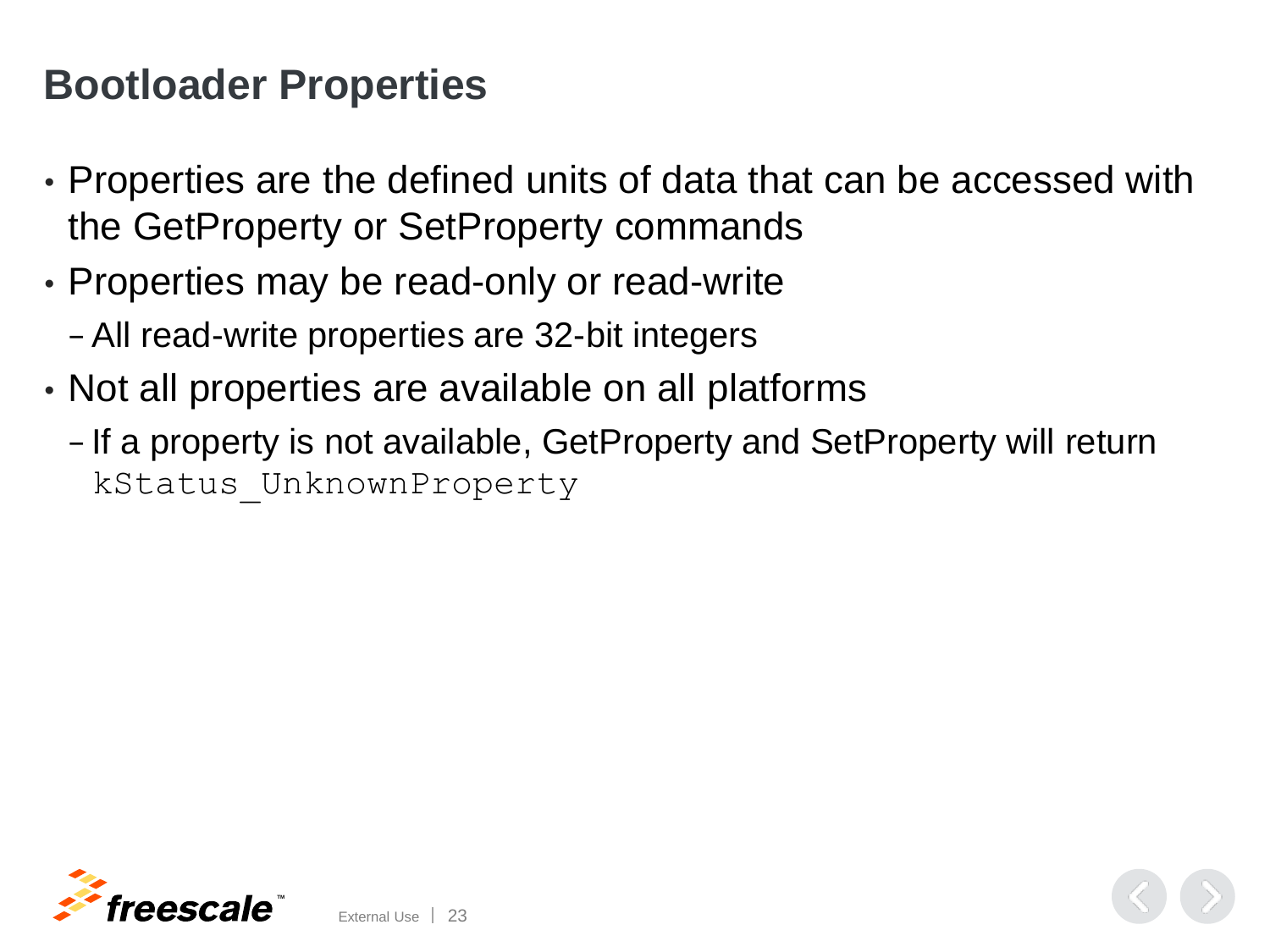## **Bootloader Properties - Continued**

| <b>Name</b>              | Writable | <b>Size</b>    | <b>Description</b>                                                                                                                                                                                 |
|--------------------------|----------|----------------|----------------------------------------------------------------------------------------------------------------------------------------------------------------------------------------------------|
| <b>CurrentVersion</b>    | no       | $\overline{4}$ | Current bootloader version.                                                                                                                                                                        |
| AvailablePeripherals     | no       | 4              | The set of peripherals supported available on this chip.                                                                                                                                           |
| <b>FlashStartAddress</b> | no       | 4              | Start address of program flash.                                                                                                                                                                    |
| FlashSizeInBytes         | no       | 4              | Size in bytes of program flash.                                                                                                                                                                    |
| <b>FlashSectorSize</b>   | no       | 4              | The size in bytes of one sector of program flash. This is the minimum erase size.                                                                                                                  |
| <b>FlashBlockCount</b>   | no       | 4              | Number of blocks in the flash array.                                                                                                                                                               |
| AvailableCommands        | no       | 4              | The set of commands supported by the bootloader.                                                                                                                                                   |
| <b>CRCCheckStatus</b>    | no       | 4              | Status code from the last CRC check operation. Available only if the CRC check feature<br>is supported.                                                                                            |
| VerifyWrites             | yes      | 4              | Boolean controlling whether the bootloader will verify writes to flash. A value of 0 means<br>no verification is done, non-zero values enable verification. This feature is enabled by<br>default. |
| <b>MaxPacketSize</b>     | no       | 4              | Maximum supported packet size for the currently active peripheral interface.                                                                                                                       |
| <b>ReservedRegions</b>   | no       | n.             | List of memory regions reserved by the bootloader. Returned as value pairs                                                                                                                         |
| ValidateRegions          | yes      | 4              | Boolean controlling whether the bootloader will validate attempts to write to memory<br>regions. This feature is enabled by default.                                                               |
| <b>RAMStartAddress</b>   | no       | 4              | <b>Start address of RAM</b>                                                                                                                                                                        |
| <b>RAMSizeInBytes</b>    | no       | 4              | Size in bytes of RAM                                                                                                                                                                               |
| SystemDeviceId           | no       | 4              | Value of Kinetis System Device Identification register                                                                                                                                             |
| FlashSecurityState       | no       | 4              | Boolean indicating whether flash security is enabled. O means disabled, 1 is enabled.                                                                                                              |
| <b>UniqueDeviceId</b>    | no       | n              | Device Unique ID values. The number of value items is indicated by the parameter<br>count in the response packet                                                                                   |

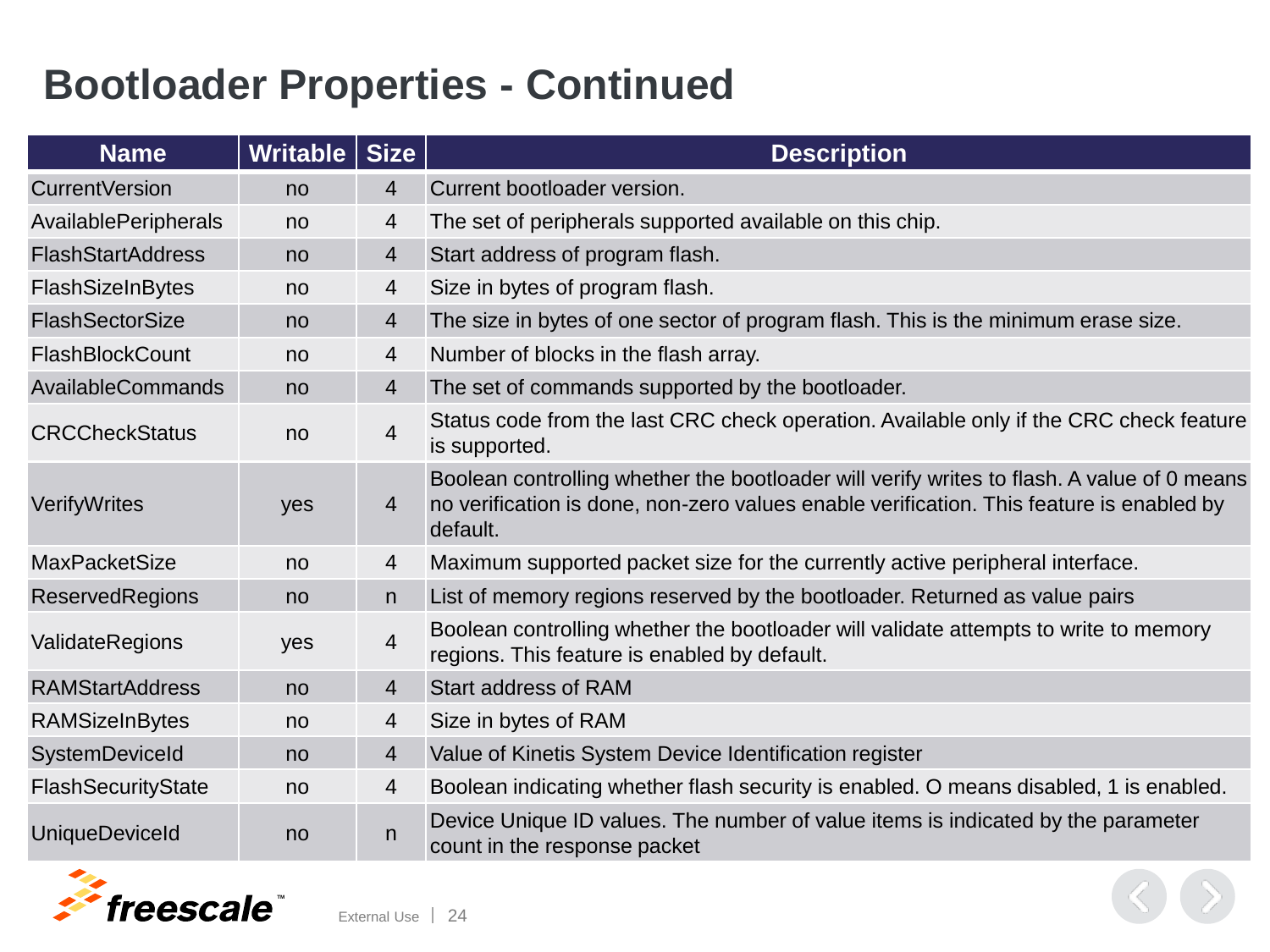# **Kinetis Bootloader Supported Peripherals**

- Peripheral Interfaces I2C slave Abstract byte and SPI slave Abstract byte and packet interfaces packet interfaces UART USB Device HID
- User can enable/disable any peripheral
- I <sup>2</sup>C slave
	- − Uses framing packets
	- − Default 7-bit slave address is 0x10—programmable in the bootloader configuration area (BCA)
	- SPI slave
		- − Uses framing packets
		- − Phase =1; data is sampled on rising edge
		- − Polarity = 1; idle low
		- − MSB transmitted first
		- − 0x00 is sent for any transfer where there is not actual data to send—host uses framing packets to identify real data vs. dummy 0x00
	- UART
		- − Uses framing packets
		- − Starts communication with autobaud detection sequence
	- USB HID
		- − Does *not* use framing packets; instead relies on the packetization inherent in USB protocol for flow control and error detection
		- − Default VID/PID and strings assigned user programmable in BCA



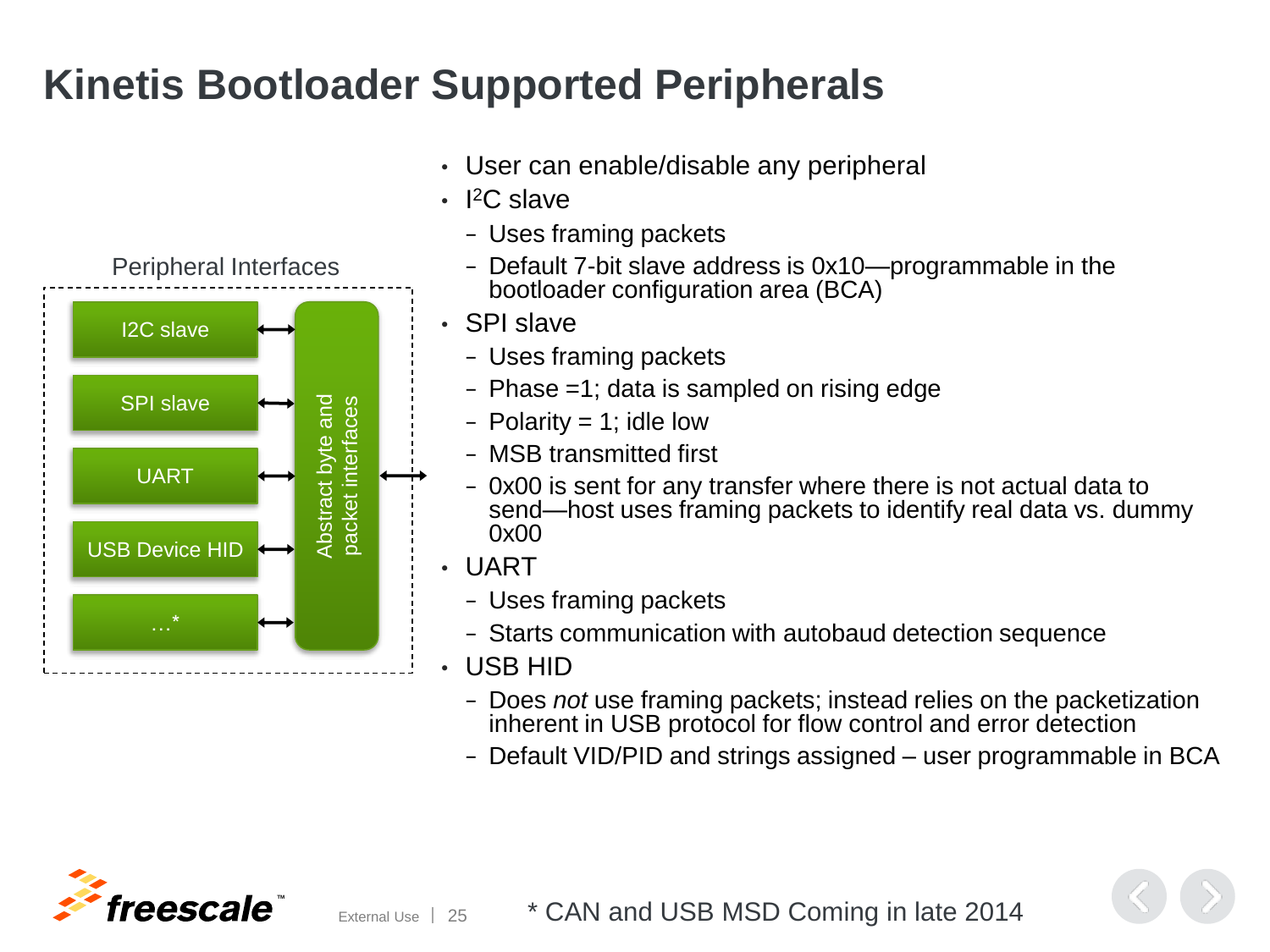#### **Kinetis Bootloader Memory Interface**



- Provides a common, abstract interface
- Implements memory read/write/fill commands
- Uses a memory map table specific to the target MCU

```
//! @brief Memory map for K64F12.
//!
//! This map is not const because it is updated at runtime with the
//! actual sizes of flash and RAM for the chip we're running on.
memory map entry t g memoryMap[] = {
    { 0x00000000, 0x000fffff, &g_flashMemoryInterface }, // Flash
     0x1fff0000, 0x2002ffff, &g_normalMemoryInterface }, // SRAM (256K)
     0x40000000, 0x4007ffff, &g_deviceMemoryInterface }, // peripherals
     0x400ff000, 0x400fffff, &g deviceMemoryInterface }, // GPIO
     0xe0000000, 0xe00fffff, &g_deviceMemoryInterface }, // M4 peripherals
    { 0 } // Terminator
};
```
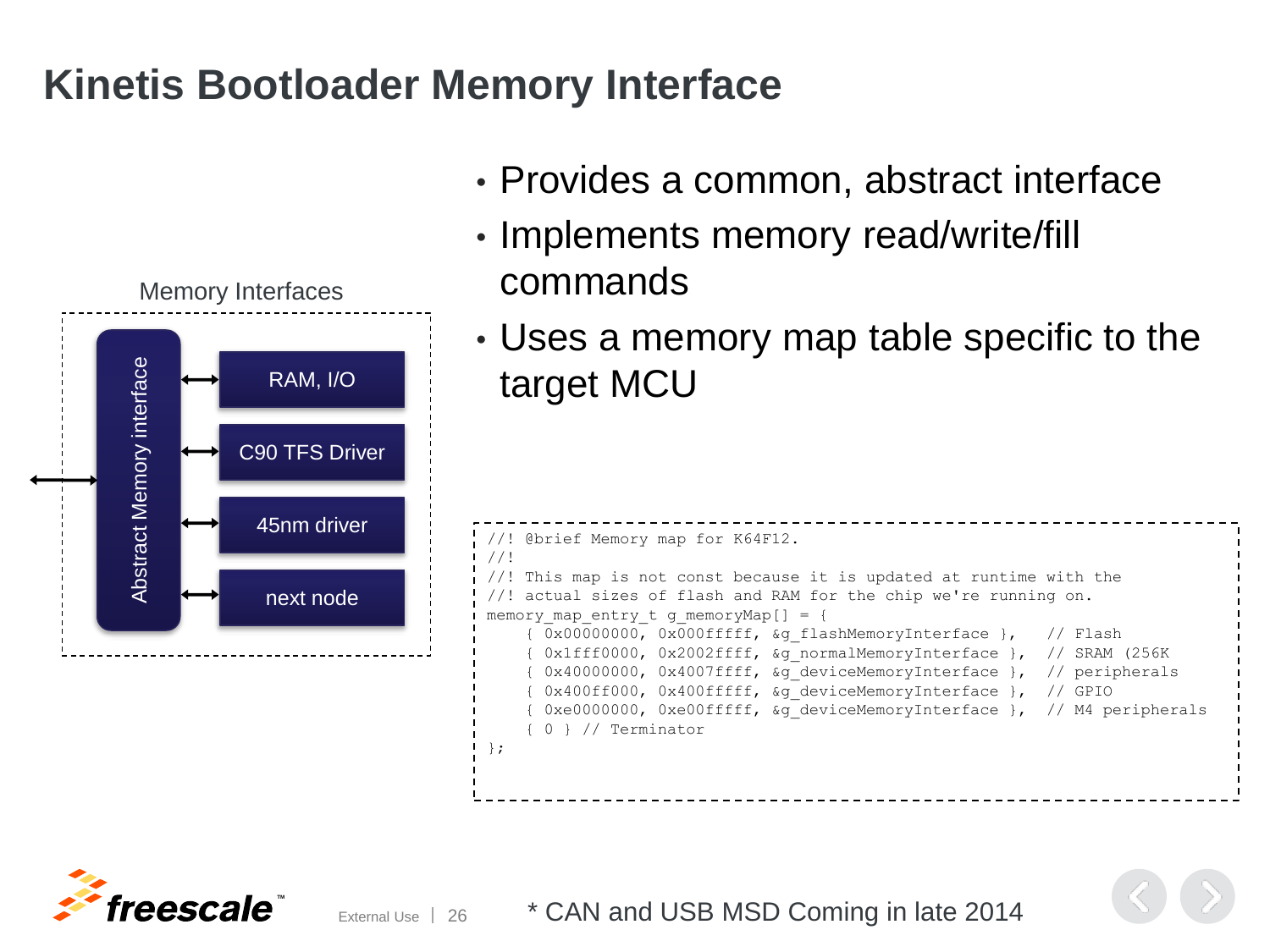## **Bootloader Configuration Area**

- The Bootloader configuration area (BCA) holds optional configuration parameters
- Location changes based on the target

External Use | 27

- − Always in sector 0 of flash at address 0x3C0 for ROM targets
- − At offset 0x3C0 from user application for Flash targets
- Can be modified by the *write memory* command or can be set by the application image (similar to flash protection and security area)
- Includes options such as enabled peripherals, peripheral-specific settings, and bootloader timeout

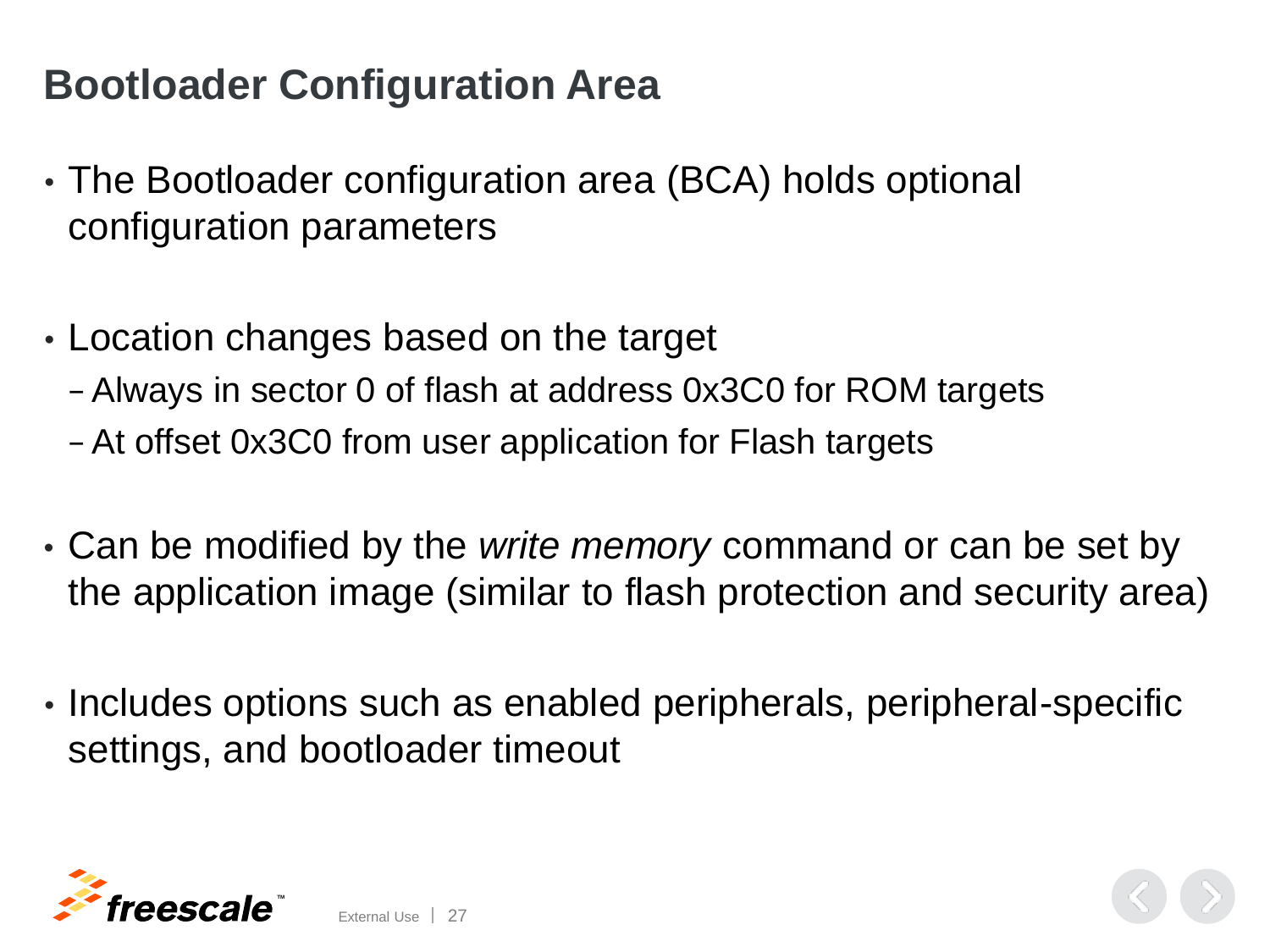## **Bootloader Configuration Area – Fields and Layout**

| <b>Offset</b> | <b>Name</b>                | <b>Description</b>                                                        |
|---------------|----------------------------|---------------------------------------------------------------------------|
| 0x00-0x03     | tag                        | Magic number to verify bootloader config is valid. Must be set to 'kcfg'. |
| 0x04-0x07     | crcStartAddress            | Start address of range to compute CRC.                                    |
| $0x08-0x0b$   | crcByteCount               | Number of bytes on which CRC should be computed.                          |
| $0x0c-0x0f$   | crcExpected                | Expected CRC32 result.                                                    |
| 0x10          | enabledPeripherals         | Bitfield of peripherals to enable.                                        |
| 0x11          | i2cSlaveAddress            | If not 0xFF, used as the 7-bit I2C slave address.                         |
| $0x12-0x13$   | peripheralDetectionTimeout | Timeout in milliseconds for active peripheral detection.                  |
| $0x14-0x15$   | usbVid                     | Custom USB VID value.                                                     |
| $0x16-0x17$   | usbPid                     | Custom USB PID value.                                                     |
| $0x18-0x1b$   | usbStringsPointer          | n/a                                                                       |
| 0x1c          | clockFlags                 | Enable/disable high speed mode                                            |
| 0x1d          | clockDivider               | Divider to use for core and bus clocks when in high speed mode.           |
| $0x1e-x01f$   |                            | Reserved.                                                                 |

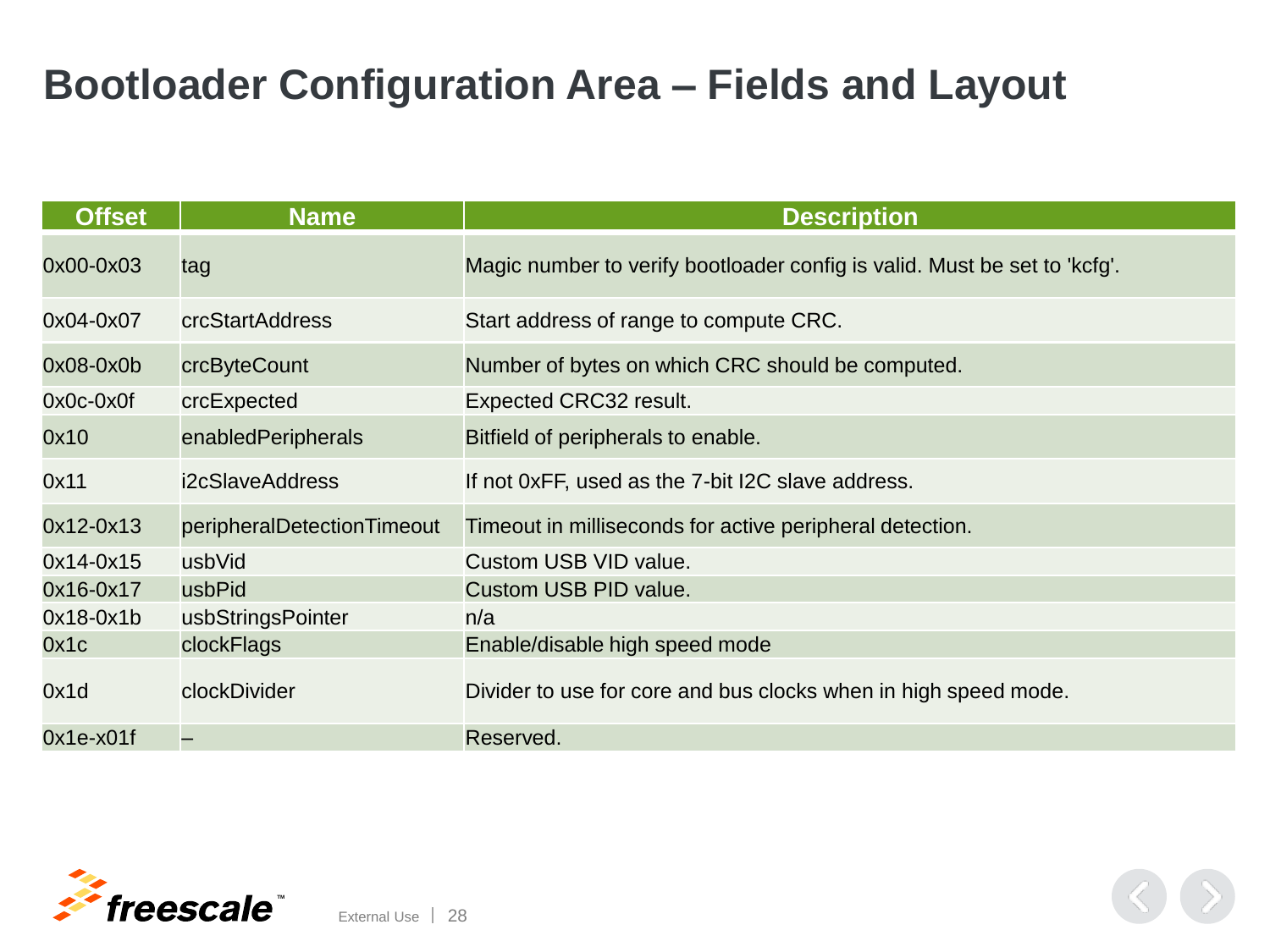#### **Flash-based Bootloader Memory Map Examples**



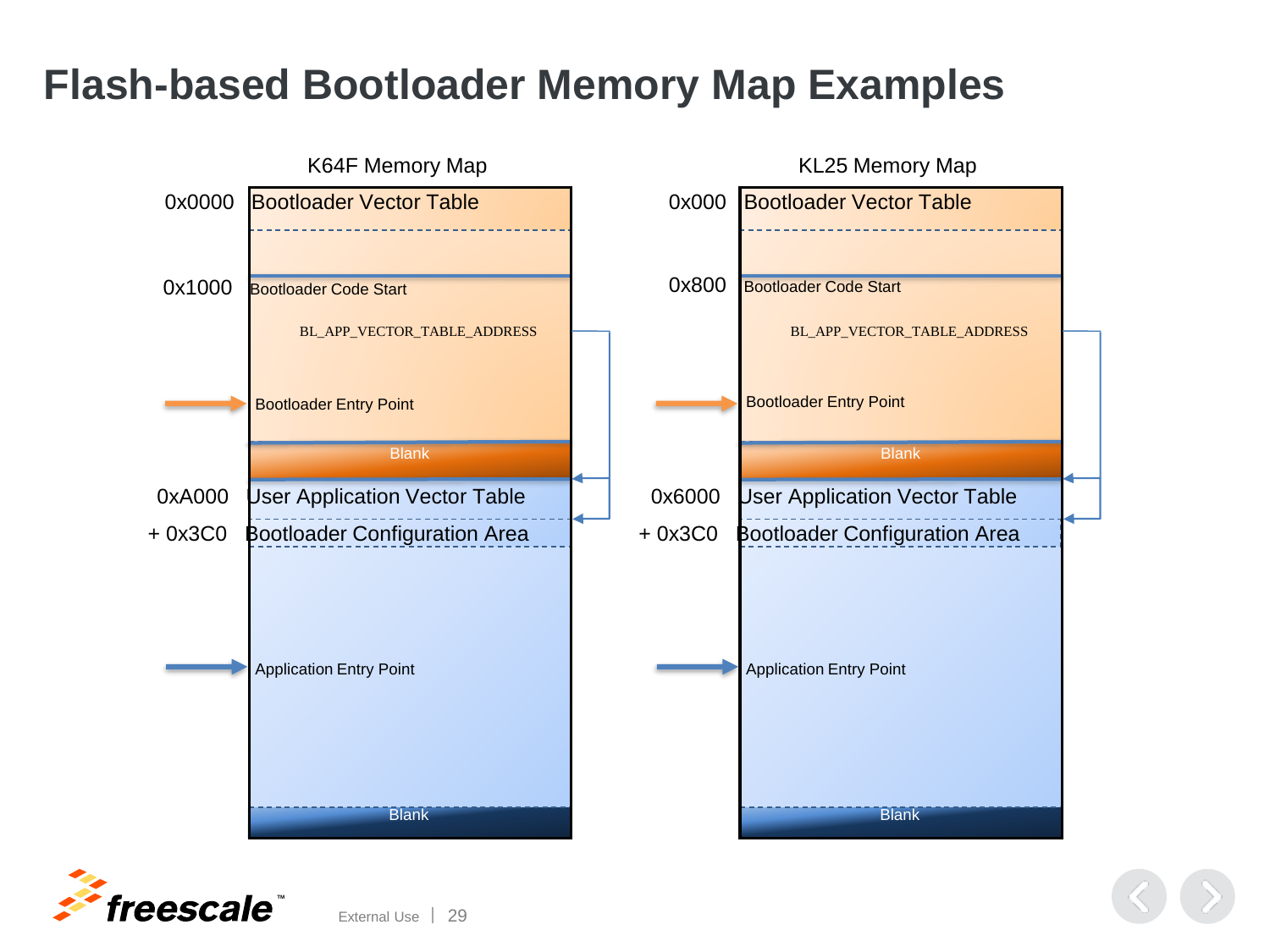#### **Kinetis Bootloader Size**

| <b>Target</b> | <b>Configuration</b> | Supported<br>Peripherals   | <b>ROM/flash Usage</b> | <b>RAM</b> used |
|---------------|----------------------|----------------------------|------------------------|-----------------|
| KL03Z         | ROM, min             | I2C, SPI, UART             | 8012 bytes (~8KB)      | 1028 bytes      |
| KL43Z         | ROM, min             | I2C, SPI, UART,<br>USB HID | 16272 bytes (~16KB)    | 3601 bytes      |
| K64F          | Flash, full          | I2C, SPI, UART,<br>USB HID | 20384 bytes (20KB)     | 4018 bytes      |
| <b>K22F</b>   | Flash, full          | I2C, SPI, UART,<br>USB HID | 21776 bytes (~21KB)    | 4081 bytes      |

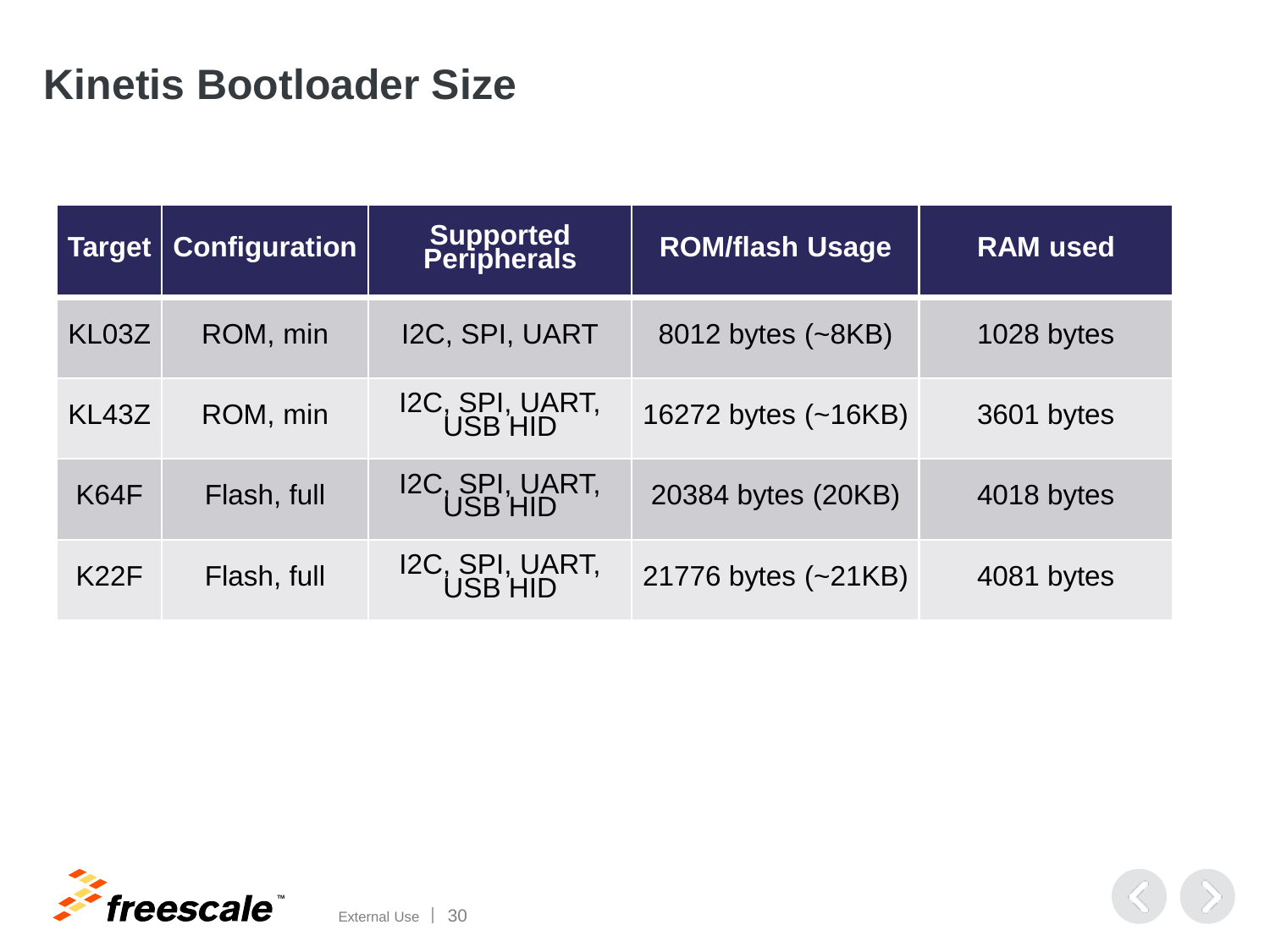## **Kinetis Bootloader**



Flash programming over a serial connection: erase, program, verify



Flash, ROM or RAM based bootloader with open-source software and host-side programming utilities.



#### **Product Features**

- A common bootloader for all Kinetis MCUs
- C/C++ Source code provided under a permissive BSD open source license
- Serial communications with a host via UART, SPI, I2C, and USB HID
	- Active peripheral detection
	- Common packet-based protocol for all peripherals
- Packet error detection and retransmission
- Configurable options for executing bootloader at startup or application runtime
- Command-line and GUI tools provided for Windows
- Designed to be flash, ROM or RAM resident
	- Failsafe boot mechanism on Kinetis devices with ROM
	- Pre-programmed into flash (on devices without a dedicated ROM) and executed from RAM for built-in factory programming
	- Fully customizable for use in customer applications providing reliable field updates

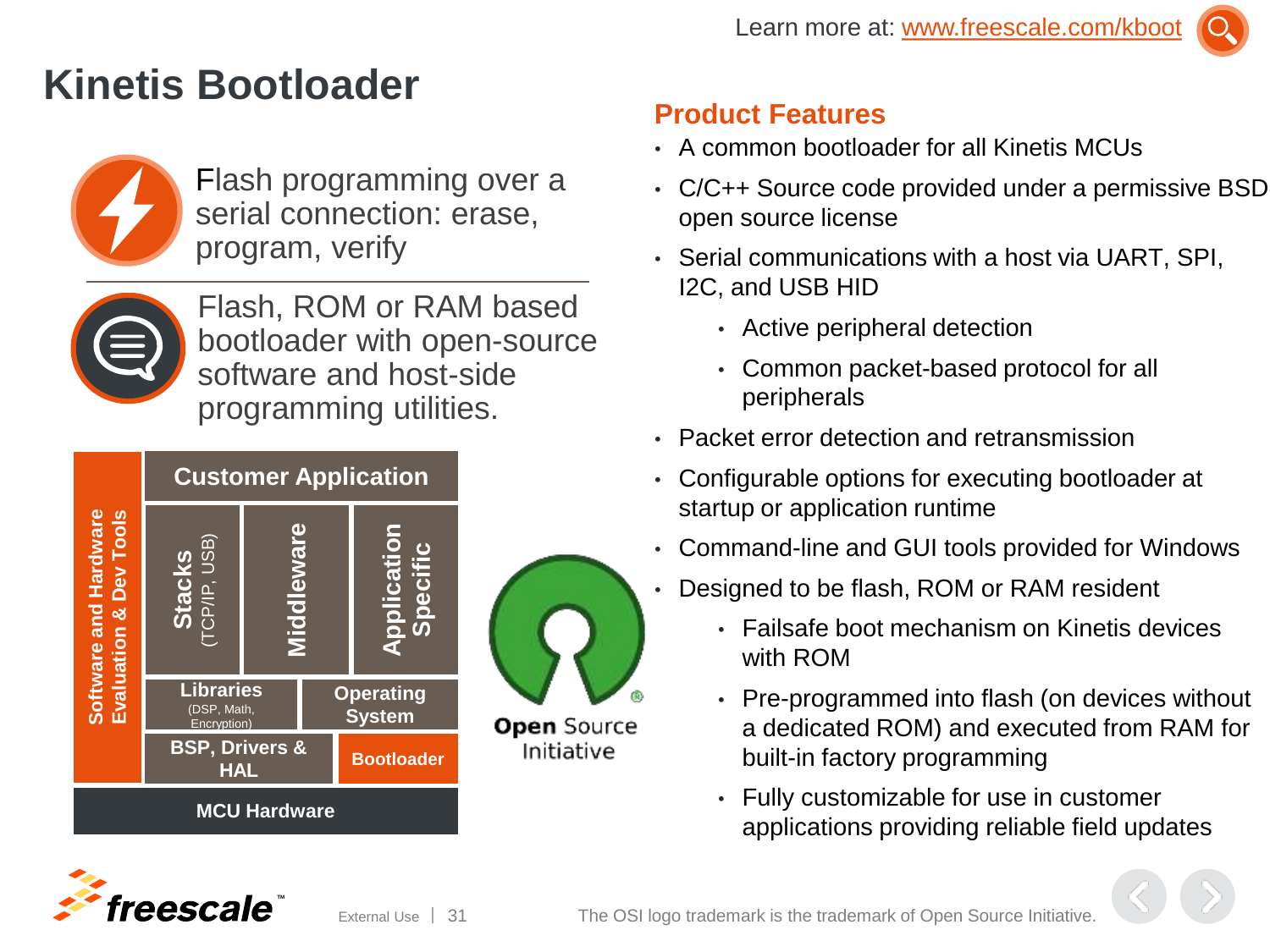## **Additional Resources**



**Community** <https://community.freescale.com/community/kinetis>



Web [www.freescale.com/kboot](http://www.freescale.com/kboot)